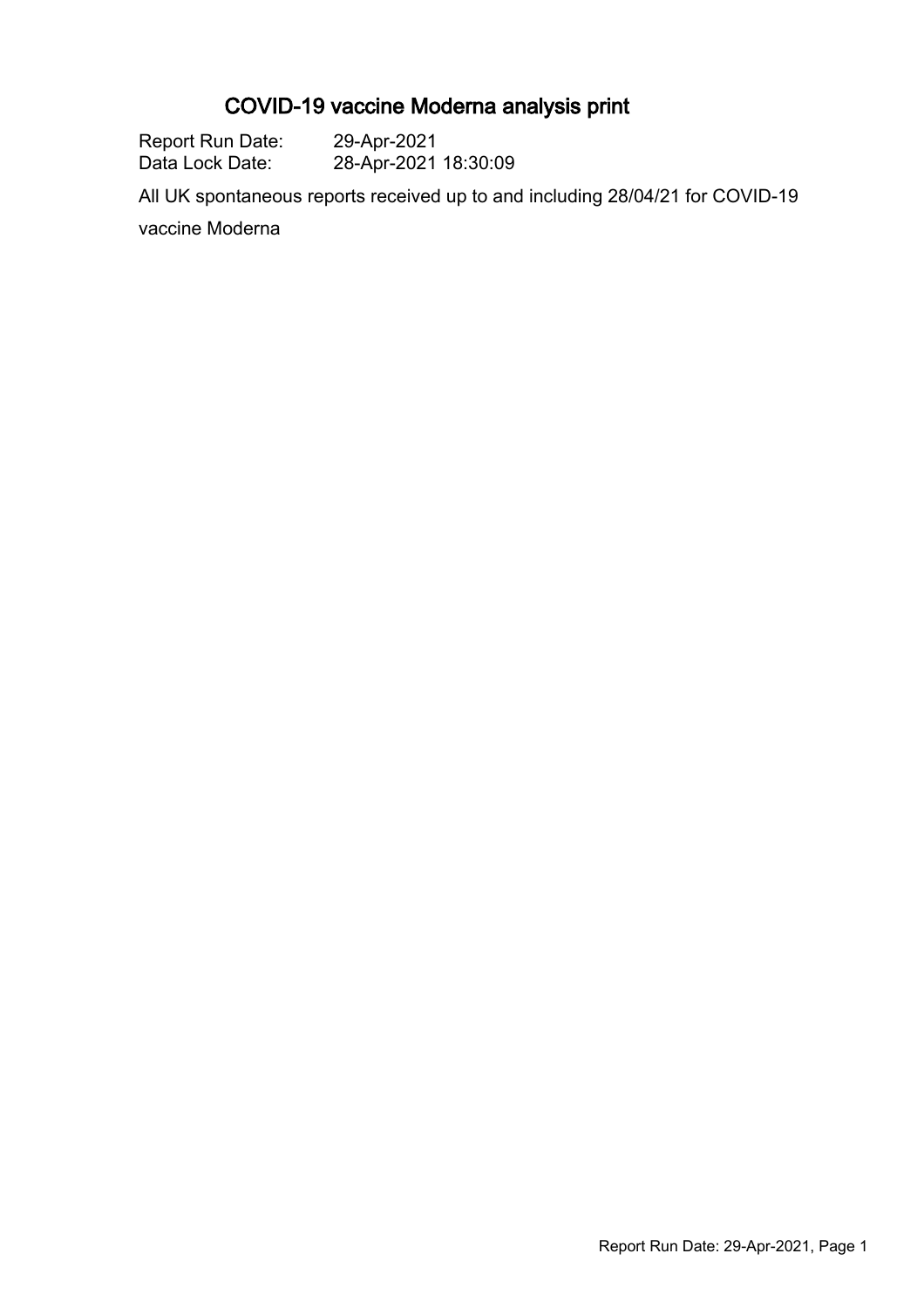| Report Run Date: 29-Apr-2021        | Data Lock Date: 28-Apr-2021 18:30:09 |                 |       |
|-------------------------------------|--------------------------------------|-----------------|-------|
| Earliest Reaction Date: 15-Oct-1958 | MedDRA Version: MedDRA 23.1          |                 |       |
| <b>Reaction Name</b>                |                                      | Total           | Fatal |
| <b>Blood disorders</b>              |                                      |                 |       |
| Lymphatic system disorders NEC      |                                      |                 |       |
| Lymph node pain                     |                                      |                 |       |
| Lymphadenopathy                     |                                      | 23              | ΟI    |
| <b>Blood disorders SOC TOTAL</b>    |                                      | 25 <sub>l</sub> | וח    |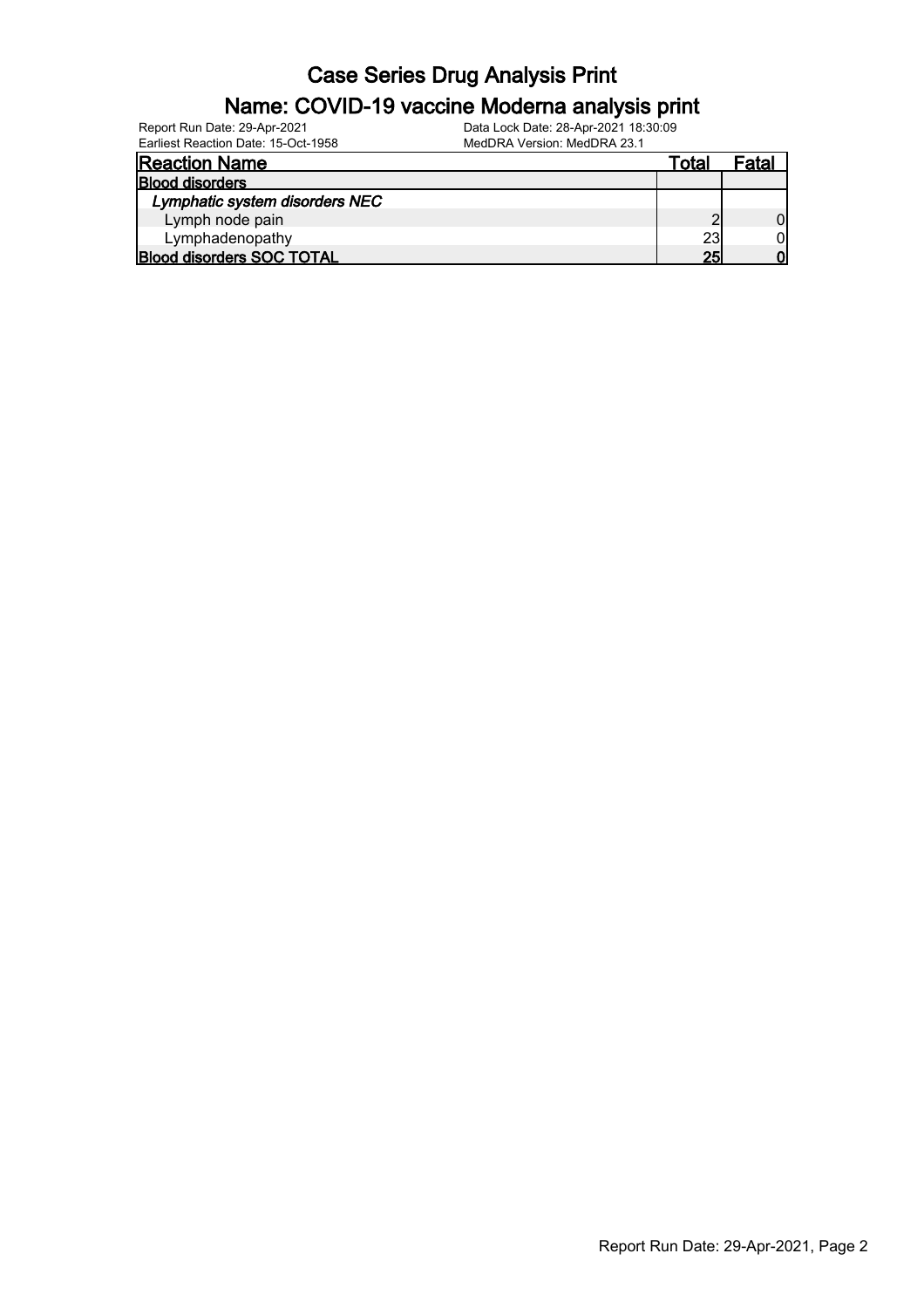#### Name: COVID-19 vaccine Moderna analysis print

| Earliest Reaction Date: 15-Oct-1958 | MedDRA Version: MedDRA 23.1 |       |       |
|-------------------------------------|-----------------------------|-------|-------|
| <b>Reaction Name</b>                |                             | Total | Fatal |
| <b>Cardiac disorders</b>            |                             |       |       |
| Cardiac signs and symptoms NEC      |                             |       |       |
| Palpitations                        |                             |       |       |
| Ischaemic coronary artery disorders |                             |       |       |
| Myocardial infarction               |                             |       |       |
| Rate and rhythm disorders NEC       |                             |       |       |
| Extrasystoles                       |                             |       |       |
| Tachycardia                         |                             |       |       |
| Cardiac disorders SOC TOTAL         |                             |       |       |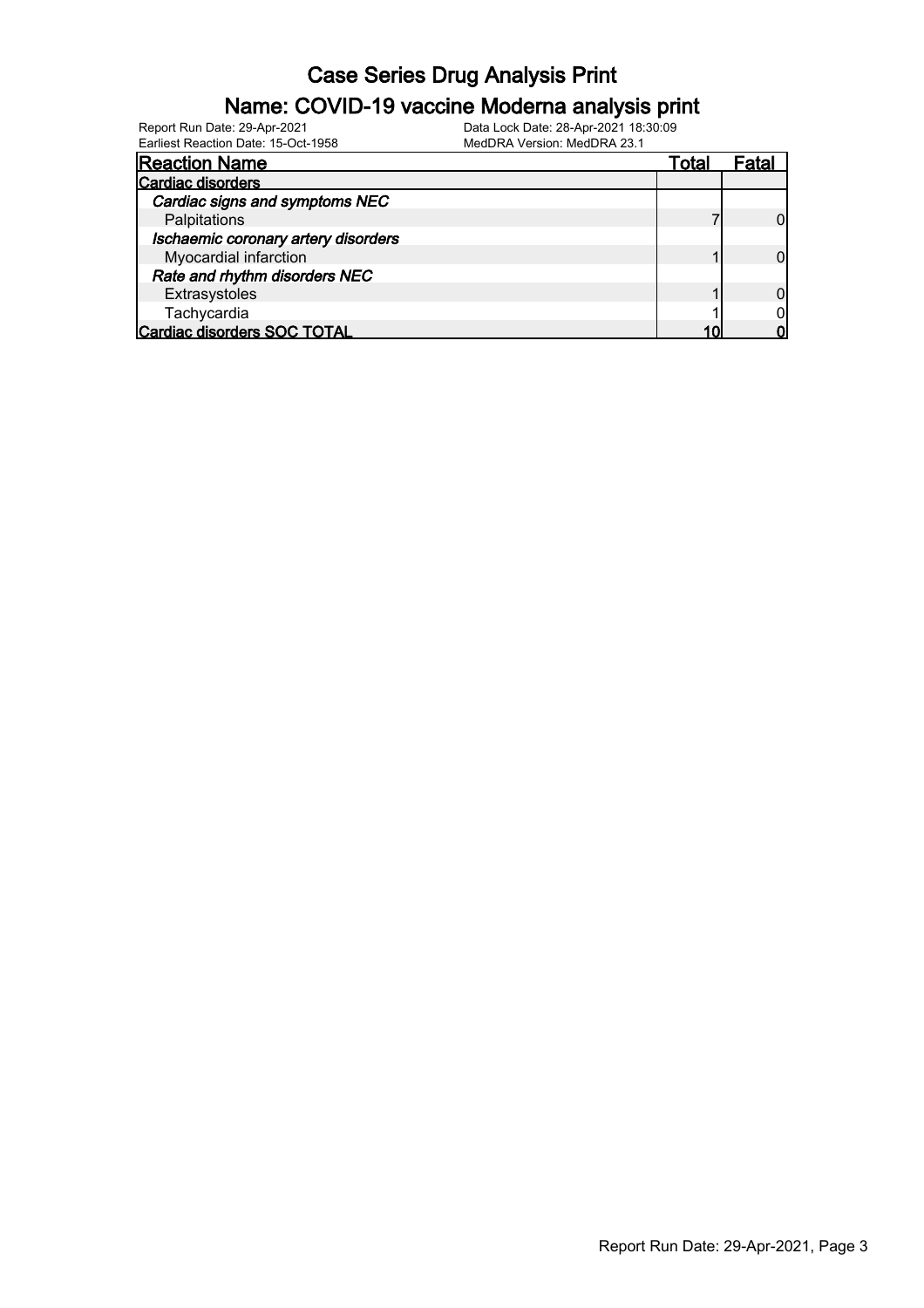#### Name: COVID-19 vaccine Moderna analysis print

| <b>Reaction Name</b>         | Total | Fatal |
|------------------------------|-------|-------|
| Ear disorders                |       |       |
| Ear disorders NEC            |       |       |
| Ear pain                     |       |       |
| <b>Hearing losses</b>        |       |       |
| <b>Deafness</b>              |       |       |
| Deafness unilateral          |       |       |
| Hypoacusis                   |       |       |
| Inner ear signs and symptoms |       |       |
| <b>Tinnitus</b>              |       |       |
| Vertigo                      |       |       |
| Ear disorders SOC TOTAL      | 20    |       |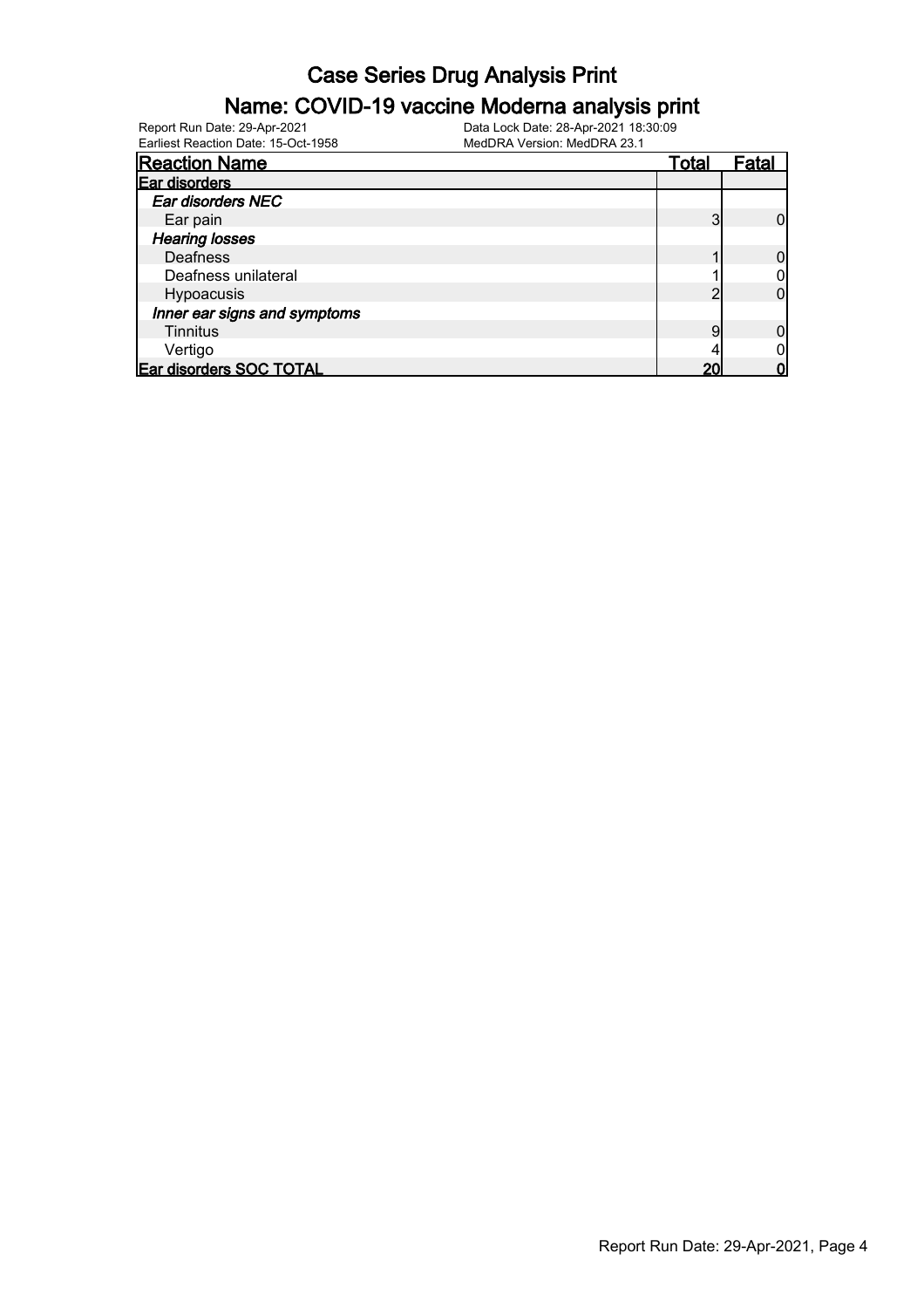#### Name: COVID-19 vaccine Moderna analysis print

| <b>Reaction Name</b>                                           | <b>Total</b> | Fatal |
|----------------------------------------------------------------|--------------|-------|
| Eve disorders                                                  |              |       |
| <b>Eyelid movement disorders</b>                               |              |       |
| Blepharospasm                                                  |              | O     |
| <b>Lacrimation disorders</b>                                   |              |       |
| Dry eye                                                        |              |       |
| Lacrimation increased                                          |              |       |
| <b>Ocular disorders NEC</b>                                    |              |       |
| Eye pain                                                       | 5            |       |
| Eye swelling                                                   | 3            |       |
| Ocular infections, inflammations and associated manifestations |              |       |
| Eye allergy                                                    |              |       |
| Eye irritation                                                 |              |       |
| Ocular hyperaemia                                              |              |       |
| <b>Ocular sensation disorders</b>                              |              |       |
| Photophobia                                                    | 2            | O     |
| <b>Visual disorders NEC</b>                                    |              |       |
| Vision blurred                                                 | 6            | 0     |
| Visual impairment and blindness (excl colour blindness)        |              |       |
| <b>Blindness</b>                                               |              |       |
| Visual impairment                                              |              |       |
| <b>Eve disorders SOC TOTAL</b>                                 | 25           | Ω     |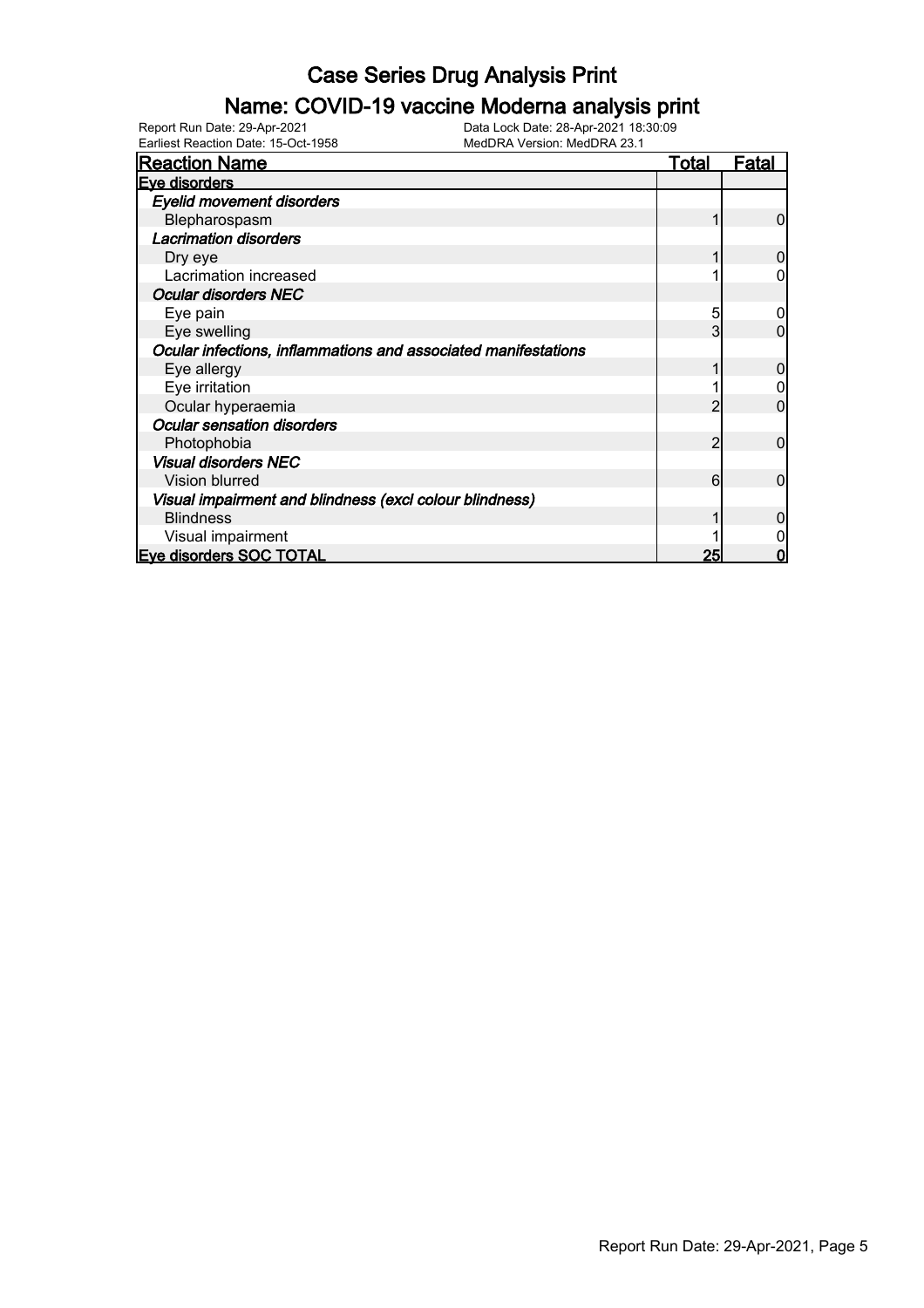#### Name: COVID-19 vaccine Moderna analysis print

| <b>Reaction Name</b>                                                        | Total          | <b>Fatal</b>     |
|-----------------------------------------------------------------------------|----------------|------------------|
| <b>Gastrointestinal disorders</b>                                           |                |                  |
| Anal and rectal signs and symptoms                                          |                |                  |
| Anal pruritus                                                               |                | 0                |
| Colitis (excl infective)                                                    |                |                  |
| Colitis ulcerative                                                          |                | 0                |
| Crohn's disease                                                             | 2              | 0                |
| Dental pulp disorders                                                       |                |                  |
| Dental pulp disorder                                                        | 1              | 0                |
| Diarrhoea (excl infective)                                                  |                |                  |
| Diarrhoea                                                                   | 23             | 0                |
| Dyspeptic signs and symptoms                                                |                |                  |
| Dyspepsia                                                                   | 1              | 0                |
| <b>Faecal abnormalities NEC</b>                                             |                |                  |
| Faeces discoloured                                                          | 1              | 0                |
| Gastrointestinal and abdominal pains (excl oral and throat)                 |                |                  |
| Abdominal pain                                                              | 12             | 0                |
| Abdominal pain upper                                                        |                | 0                |
| Gastrointestinal atonic and hypomotility disorders NEC                      |                | 0                |
| Gastrooesophageal reflux disease<br>Gastrointestinal signs and symptoms NEC |                |                  |
| Abdominal discomfort                                                        | 2              | 0                |
| Gingival haemorrhages                                                       |                |                  |
| Gingival bleeding                                                           |                | 0                |
| Nausea and vomiting symptoms                                                |                |                  |
| Nausea                                                                      | 47             | 0                |
| Vomiting                                                                    | 17             | 0                |
| Oral dryness and saliva altered                                             |                |                  |
| Dry mouth                                                                   | 3              | 0                |
| Lip dry                                                                     | $\overline{2}$ | 0                |
| Saliva altered                                                              |                | 0                |
| Salivary hypersecretion                                                     |                | 0                |
| Oral soft tissue haemorrhages                                               |                |                  |
| Oral blood blister                                                          |                | 0                |
| Oral soft tissue signs and symptoms                                         |                |                  |
| Hypoaesthesia oral                                                          | 3              | 0                |
| Paraesthesia oral                                                           | 6              | 0                |
| Oral soft tissue swelling and oedema                                        |                |                  |
| Lip swelling                                                                | 4              | $\overline{0}$   |
| Mouth swelling                                                              | 3              | $\overline{0}$   |
| <b>Stomatitis and ulceration</b>                                            |                |                  |
| Mouth ulceration                                                            | 3              | 0                |
| <b>Stomatitis</b>                                                           | 1              | 0                |
| Tongue signs and symptoms                                                   |                |                  |
| Glossodynia                                                                 |                | $\boldsymbol{0}$ |
| Swollen tongue                                                              | 5              | 0                |
| Gastrointestinal disorders SOC TOTAL                                        | 148            | $\overline{0}$   |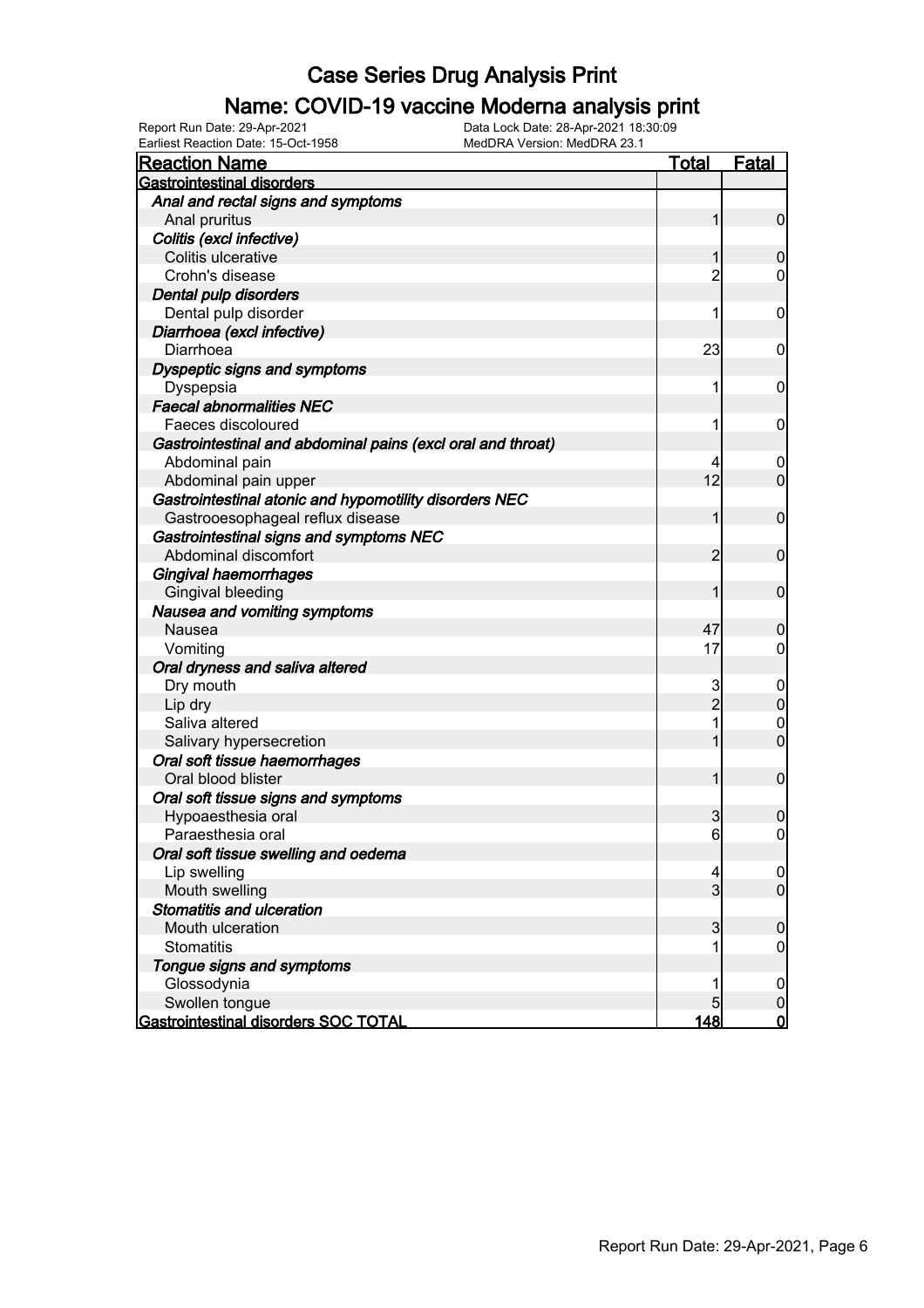#### Name: COVID-19 vaccine Moderna analysis print

| Earliest Reaction Date: 15-Oct-1958         | MedDRA Version: MedDRA 23.1 |                 |                  |
|---------------------------------------------|-----------------------------|-----------------|------------------|
| <b>Reaction Name</b>                        |                             | <u>Total</u>    | <b>Fatal</b>     |
| <b>General disorders</b>                    |                             |                 |                  |
| Adverse effect absent                       |                             |                 |                  |
| No adverse event                            |                             | $\mathbf{1}$    | $\mathbf 0$      |
| Application and instillation site reactions |                             |                 |                  |
| Application site pruritus                   |                             | 1               | $\boldsymbol{0}$ |
| <b>Asthenic conditions</b>                  |                             |                 |                  |
| Asthenia                                    |                             | 5               | $\mathbf 0$      |
| Fatigue                                     |                             | 105             | $\overline{0}$   |
| Malaise                                     |                             | 14              | $\overline{0}$   |
| Death and sudden death                      |                             |                 |                  |
| Death                                       |                             | 1               | 1                |
| <b>Febrile disorders</b>                    |                             |                 |                  |
| Pyrexia                                     |                             | 66              | $\boldsymbol{0}$ |
| <b>Feelings and sensations NEC</b>          |                             |                 |                  |
| Chills                                      |                             | 58              | $\mathbf 0$      |
| Feeling abnormal                            |                             | 8               | $\boldsymbol{0}$ |
| Feeling cold                                |                             | 9               | $\mathbf 0$      |
| Feeling drunk                               |                             | 1               | $\boldsymbol{0}$ |
| Feeling hot                                 |                             | 6               | $\mathbf 0$      |
| Feeling jittery                             |                             | 1               | $\boldsymbol{0}$ |
| Feeling of body temperature change          |                             | 3               | $\mathbf 0$      |
| <b>Thirst</b>                               |                             | $\overline{5}$  | $\boldsymbol{0}$ |
| General signs and symptoms NEC              |                             |                 |                  |
| Condition aggravated                        |                             | 1               | $\mathbf 0$      |
| Crying                                      |                             | $\overline{c}$  | $\pmb{0}$        |
| Illness                                     |                             | 6               | $\boldsymbol{0}$ |
| Induration                                  |                             | 1               | $\mathbf 0$      |
| Influenza like illness                      |                             | 6               | $\boldsymbol{0}$ |
| Peripheral swelling                         |                             | 74              | $\mathbf 0$      |
| Swelling                                    |                             | 32              | $\mathbf 0$      |
| Swelling face                               |                             | $6 \overline{}$ | $\boldsymbol{0}$ |
| <b>Inflammations</b>                        |                             |                 |                  |
| Inflammation                                |                             | $\overline{2}$  | $\boldsymbol{0}$ |
| Infusion site reactions                     |                             |                 |                  |
| Infusion site urticaria                     |                             | $\mathbf{1}$    | $\boldsymbol{0}$ |
| Infusion site warmth                        |                             | $\mathbf{1}$    | $\overline{0}$   |
| Injection site reactions                    |                             |                 |                  |
| Injection site bruising                     |                             | 1               | $\overline{0}$   |
| Injection site erythema                     |                             | $6\phantom{.0}$ | $\pmb{0}$        |
| Injection site mass                         |                             | 6               | $\mathbf 0$      |
| Injection site pain                         |                             | 29              | $\overline{0}$   |
| Injection site pruritus                     |                             | $\mathbf{3}$    | $\boldsymbol{0}$ |
| Injection site rash                         |                             | 10              | $\overline{0}$   |
| Injection site swelling                     |                             |                 | $\mathbf{0}$     |
| Injection site urticaria                    |                             | $\frac{2}{5}$   | $\mathbf 0$      |
| Injection site warmth                       |                             | 6               | $\overline{0}$   |
| Pain and discomfort NEC                     |                             |                 |                  |
| Axillary pain                               |                             | 10              | $\mathbf 0$      |
| Chest discomfort                            |                             | $\overline{c}$  | $\boldsymbol{0}$ |
| Chest pain                                  |                             | $\overline{5}$  | $\overline{0}$   |
| Discomfort                                  |                             | $6\overline{6}$ | $\mathbf 0$      |
| Pain                                        |                             | 41              | $\mathbf 0$      |
| Tenderness                                  |                             | 5 <sub>5</sub>  | $\overline{0}$   |
| Therapeutic and nontherapeutic responses    |                             |                 |                  |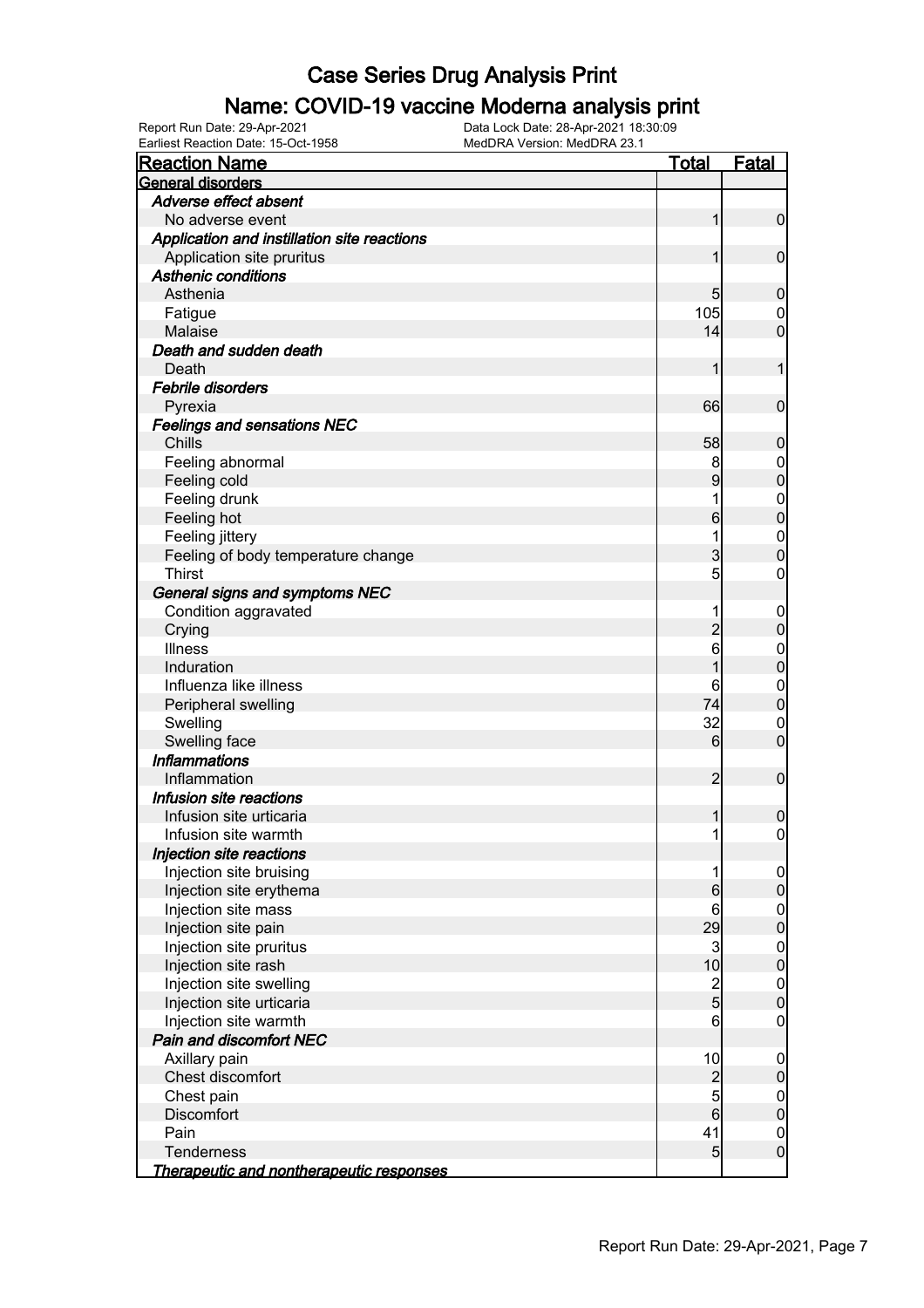#### Name: COVID-19 vaccine Moderna analysis print

Earliest Reaction Date: 15-Oct-1958 MedDRA Version: MedDRA 23.1

| <b>Reaction Name</b>                                 | <u>Total</u> | Fatal |
|------------------------------------------------------|--------------|-------|
| General disorders cont'd<br><b>General disorders</b> |              |       |
| Adverse drug reaction                                |              |       |
| Vaccination site reactions                           |              |       |
| Vaccination site bruising                            |              |       |
| Vaccination site erythema                            | 15           |       |
| Vaccination site induration                          |              |       |
| Vaccination site inflammation                        |              |       |
| Vaccination site mass                                |              |       |
| Vaccination site pain                                | 12           |       |
| Vaccination site pruritus                            |              |       |
| Vaccination site rash                                |              |       |
| Vaccination site swelling                            |              |       |
| Vaccination site warmth                              |              |       |
| <b>General disorders SOC TOTAL</b>                   | 608          |       |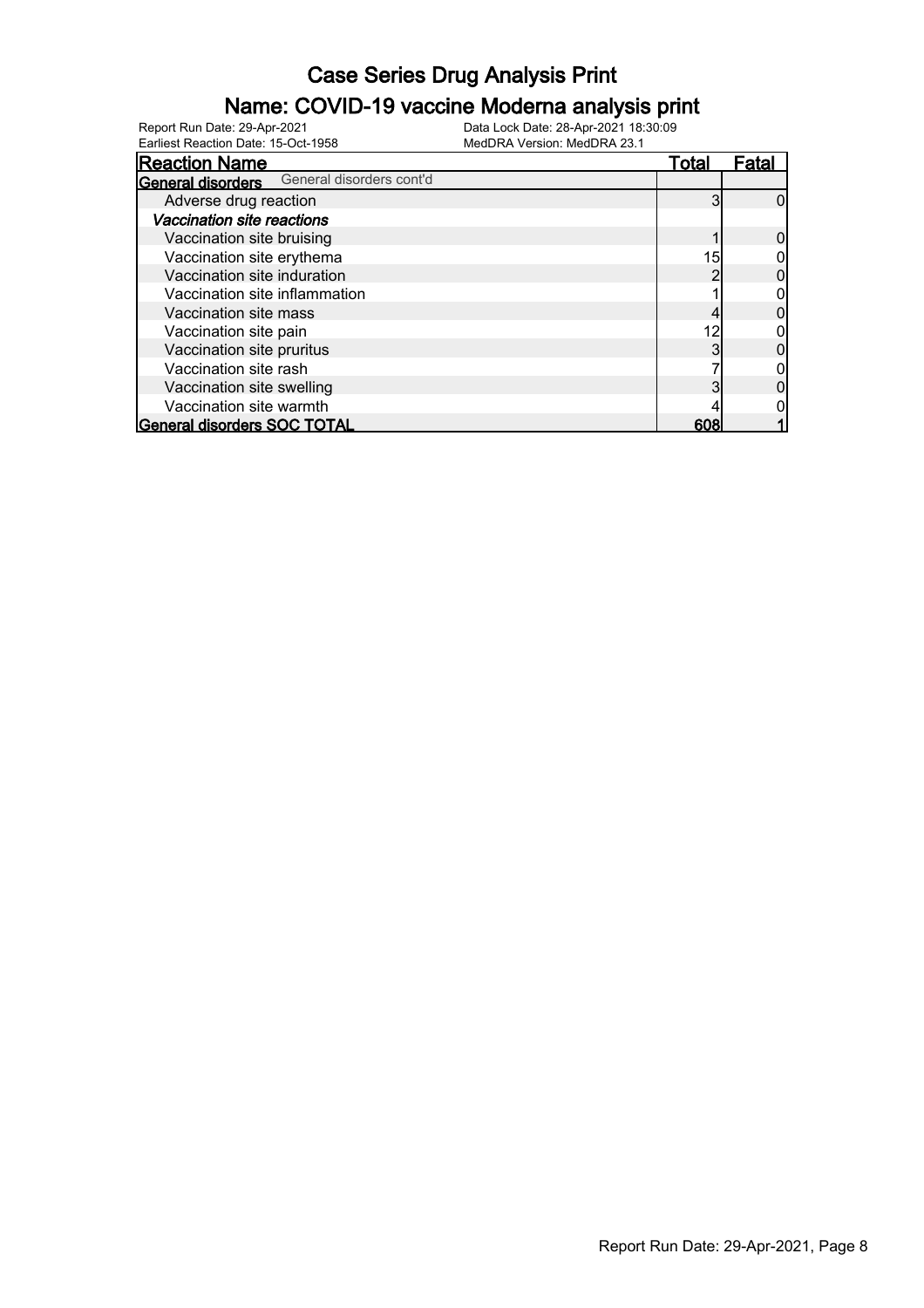| Report Run Date: 29-Apr-2021                  | Data Lock Date: 28-Apr-2021 18:30:09 |       |       |
|-----------------------------------------------|--------------------------------------|-------|-------|
| Earliest Reaction Date: 15-Oct-1958           | MedDRA Version: MedDRA 23.1          |       |       |
| <b>Reaction Name</b>                          |                                      | Total | Fatal |
| <b>Hepatic disorders</b>                      |                                      |       |       |
| <b>Bile duct infections and inflammations</b> |                                      |       |       |
| Biliary colic                                 |                                      |       |       |
| <b>Hepatic disorders SOC TOTAL</b>            |                                      |       | וח    |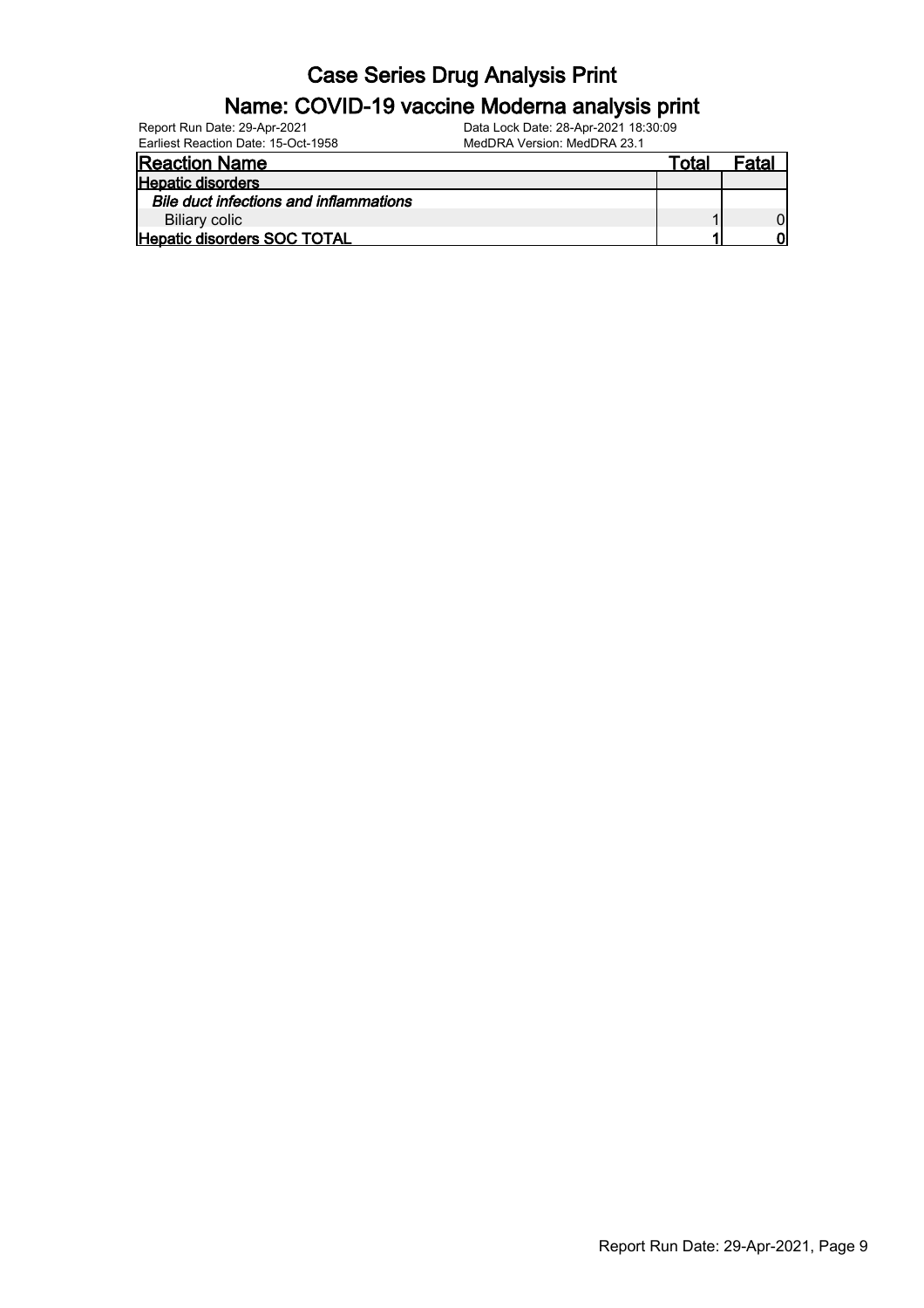#### Name: COVID-19 vaccine Moderna analysis print

| <b>Reaction Name</b>                       | Total |  |
|--------------------------------------------|-------|--|
| Immune system disorders                    |       |  |
| <b>Allergic conditions NEC</b>             |       |  |
| Allergic oedema                            |       |  |
| Hypersensitivity                           |       |  |
| Infusion related hypersensitivity reaction |       |  |
| Type IV hypersensitivity reaction          |       |  |
| Anaphylactic and anaphylactoid responses   |       |  |
| Anaphylactic reaction                      |       |  |
| Autoimmune disorders NEC                   |       |  |
| Autoimmune disorder                        |       |  |
| Immune system disorders SOC TOTAL          |       |  |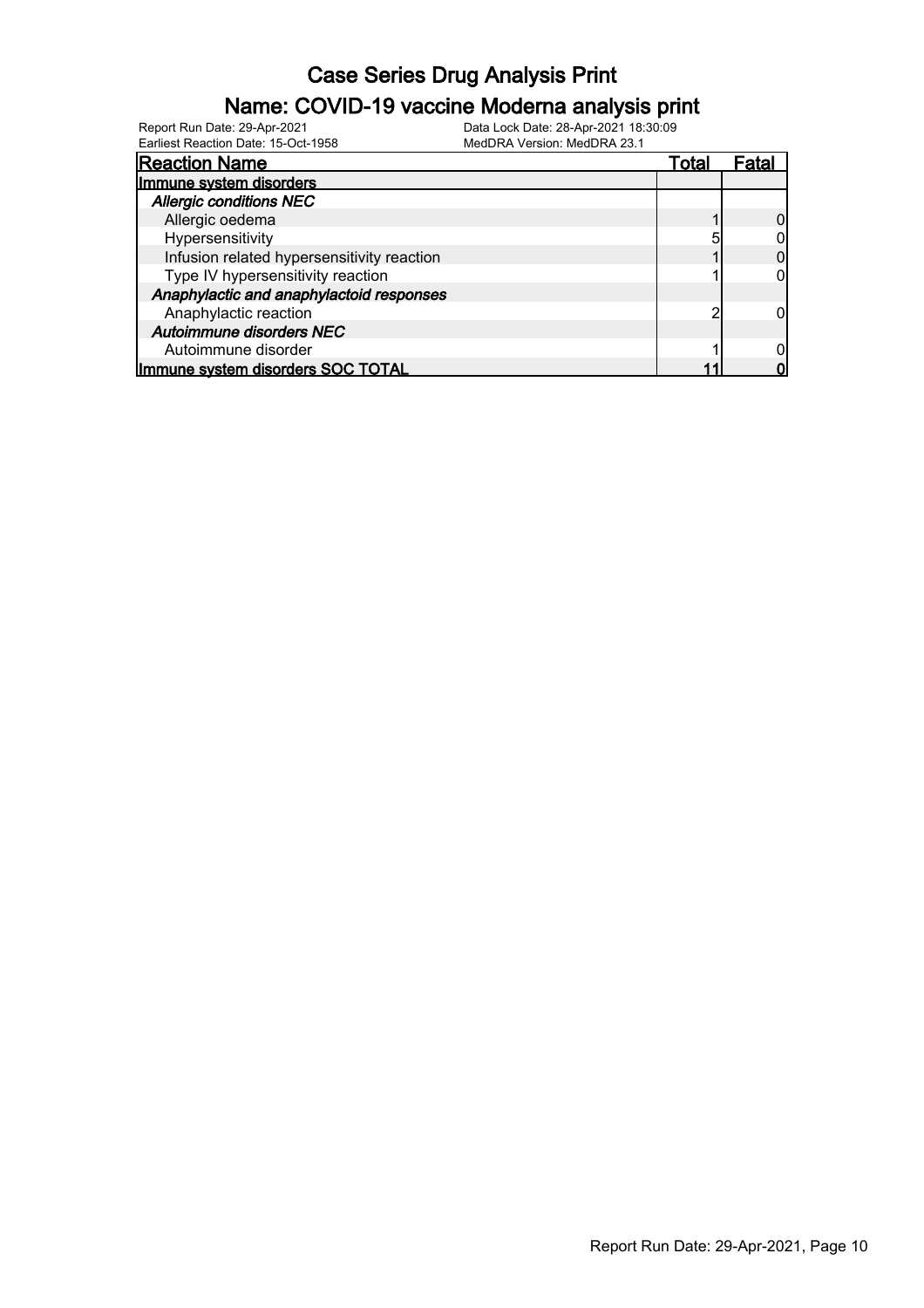#### Name: COVID-19 vaccine Moderna analysis print

| <b>Reaction Name</b>                        | <b>Total</b>   | <b>Fatal</b>     |
|---------------------------------------------|----------------|------------------|
| Infections                                  |                |                  |
| <b>Bacterial infections NEC</b>             |                |                  |
| <b>Cellulitis</b>                           | 1              | $\mathbf 0$      |
| <b>Candida infections</b>                   |                |                  |
| Vulvovaginal candidiasis                    | $\overline{2}$ | $\mathbf 0$      |
| <b>Coronavirus infections</b>               |                |                  |
| COVID-19                                    | 1              | $\mathbf 0$      |
| Eye and eyelid infections                   |                |                  |
| Conjunctivitis                              | 2              | $\mathbf 0$      |
| <b>Fungal infections NEC</b>                |                |                  |
| Fungal skin infection                       | 1              | $\mathbf 0$      |
| <b>Herpes viral infections</b>              |                |                  |
| Herpes zoster                               | $\overline{c}$ | $\mathbf 0$      |
| Oral herpes                                 | 3              | 0                |
| <b>Infections NEC</b>                       |                |                  |
| Infection                                   |                | $\mathbf 0$      |
| Localised infection                         |                | $\mathbf 0$      |
| Vaccination site infection                  |                | $\mathbf 0$      |
| Vestibulitis                                |                | $\overline{0}$   |
| Infectious transmissions                    |                |                  |
| Secondary transmission                      |                | $\mathbf 0$      |
| Influenza viral infections                  |                |                  |
| Influenza                                   | 4              | $\mathbf 0$      |
| Lower respiratory tract and lung infections |                |                  |
| Lower respiratory tract infection           |                | $\mathbf 0$      |
| Pneumonia                                   | 1              | 0                |
| Skin structures and soft tissue infections  |                |                  |
| Pustule                                     | $\overline{c}$ | 0                |
| Skin infection                              | $\overline{1}$ | $\overline{0}$   |
| <b>Tinea infections</b>                     |                |                  |
| Body tinea                                  | 1              | $\mathbf 0$      |
| <b>Upper respiratory tract infections</b>   |                |                  |
| Nasopharyngitis                             | 5              | $\mathbf 0$      |
| <b>Urinary tract infections</b>             |                |                  |
| Cystitis                                    |                | $\boldsymbol{0}$ |
| Urinary tract infection                     |                | 0                |
| <b>Viral infections NEC</b>                 |                |                  |
| Sweating fever                              |                | $\mathbf 0$      |
| Infections SOC TOTAL                        | 39             | $\mathbf 0$      |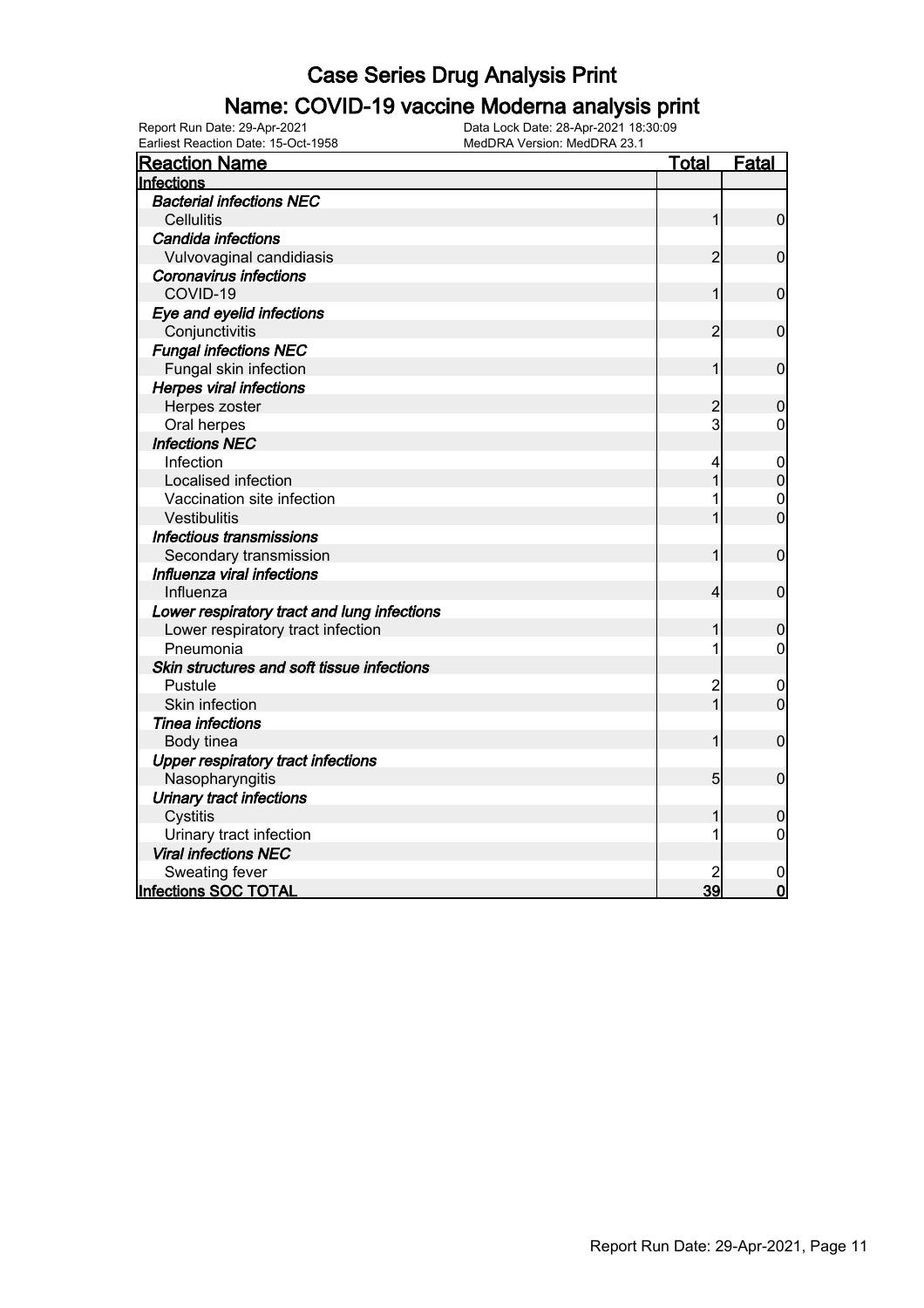#### Name: COVID-19 vaccine Moderna analysis print

| <b>Reaction Name</b>                                        | Total | Fata |
|-------------------------------------------------------------|-------|------|
| Injuries                                                    |       |      |
| Conditions caused by cold                                   |       |      |
| Chillblains                                                 |       |      |
| Exposures associated with pregnancy, delivery and lactation |       |      |
| Maternal exposure during breast feeding                     |       |      |
| Maternal exposure during pregnancy                          |       |      |
| Paternal exposure during pregnancy                          |       |      |
| Non-occupational environmental exposures                    |       |      |
| Exposure to extreme temperature                             |       |      |
| Non-site specific procedural complications                  |       |      |
| Injection related reaction                                  |       |      |
| Procedural pain                                             |       |      |
| Site specific injuries NEC                                  |       |      |
| Head injury                                                 |       |      |
| <b>Skin injuries NEC</b>                                    |       |      |
| Contusion                                                   | 6     |      |
| <b>Thermal burns</b>                                        |       |      |
| Thermal burn                                                |       |      |
| Injuries SOC TOTAL                                          |       |      |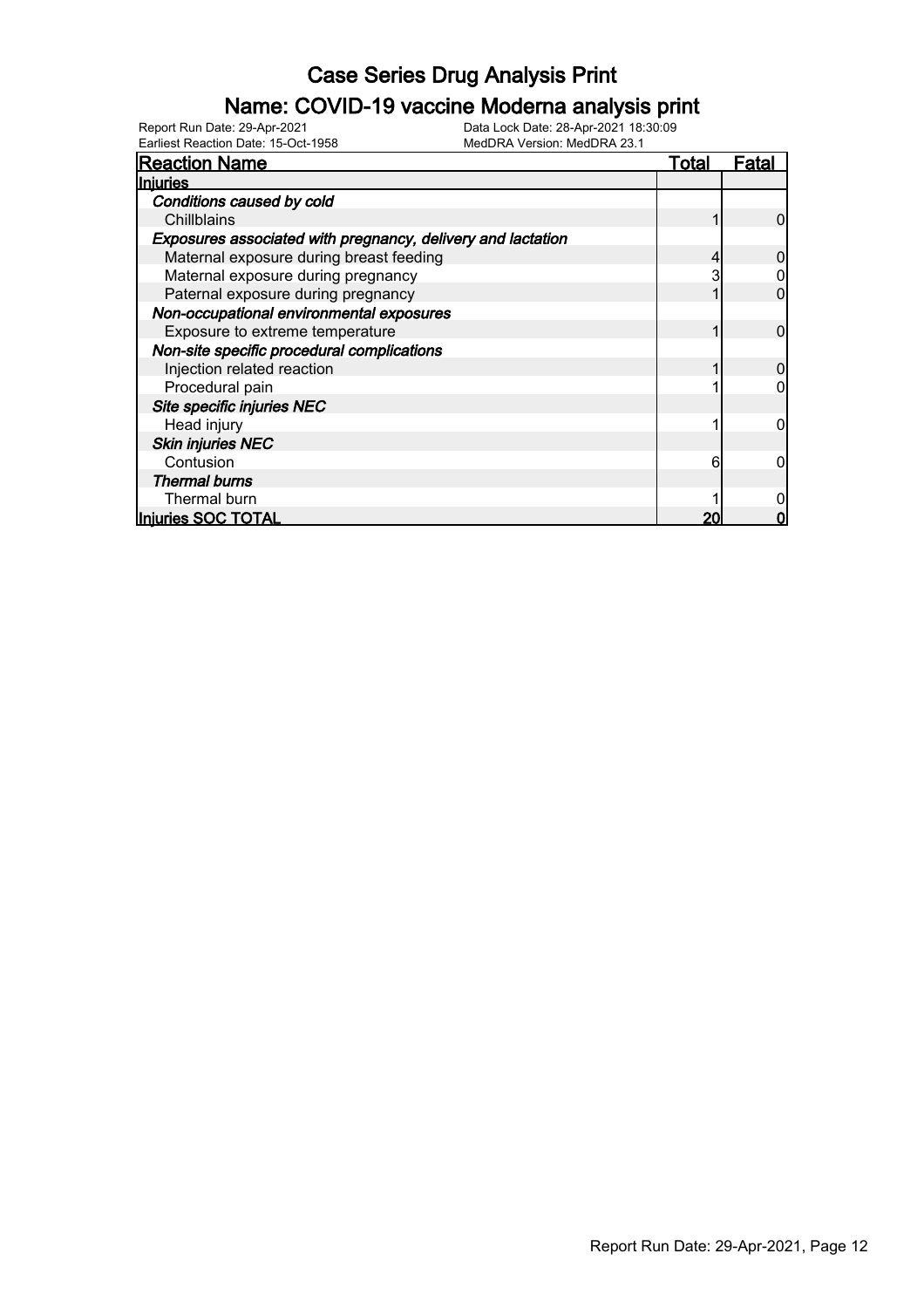#### Name: COVID-19 vaccine Moderna analysis print

| <b>Reaction Name</b>                                    | Total | <u>Fatal</u> |
|---------------------------------------------------------|-------|--------------|
| Investigations                                          |       |              |
| Blood gas and acid base analyses                        |       |              |
| Oxygen saturation decreased                             |       |              |
| Heart rate and pulse investigations                     |       |              |
| Heart rate                                              |       |              |
| Heart rate increased                                    |       |              |
| Heart rate irregular                                    |       |              |
| <b>Liver function analyses</b>                          |       |              |
| Liver function test abnormal                            |       |              |
| Physical examination procedures and organ system status |       |              |
| Body temperature                                        |       |              |
| Body temperature increased                              |       |              |
| Skin temperature                                        |       |              |
| Urinary tract function analyses NEC                     |       |              |
| Urine output                                            |       |              |
| Urinary tract imaging procedures                        |       |              |
| <b>Bladder</b> scan                                     |       | O            |
| Vascular tests NEC (incl blood pressure)                |       |              |
| Blood pressure measurement                              |       |              |
| <b>Investigations SOC TOTAL</b>                         |       |              |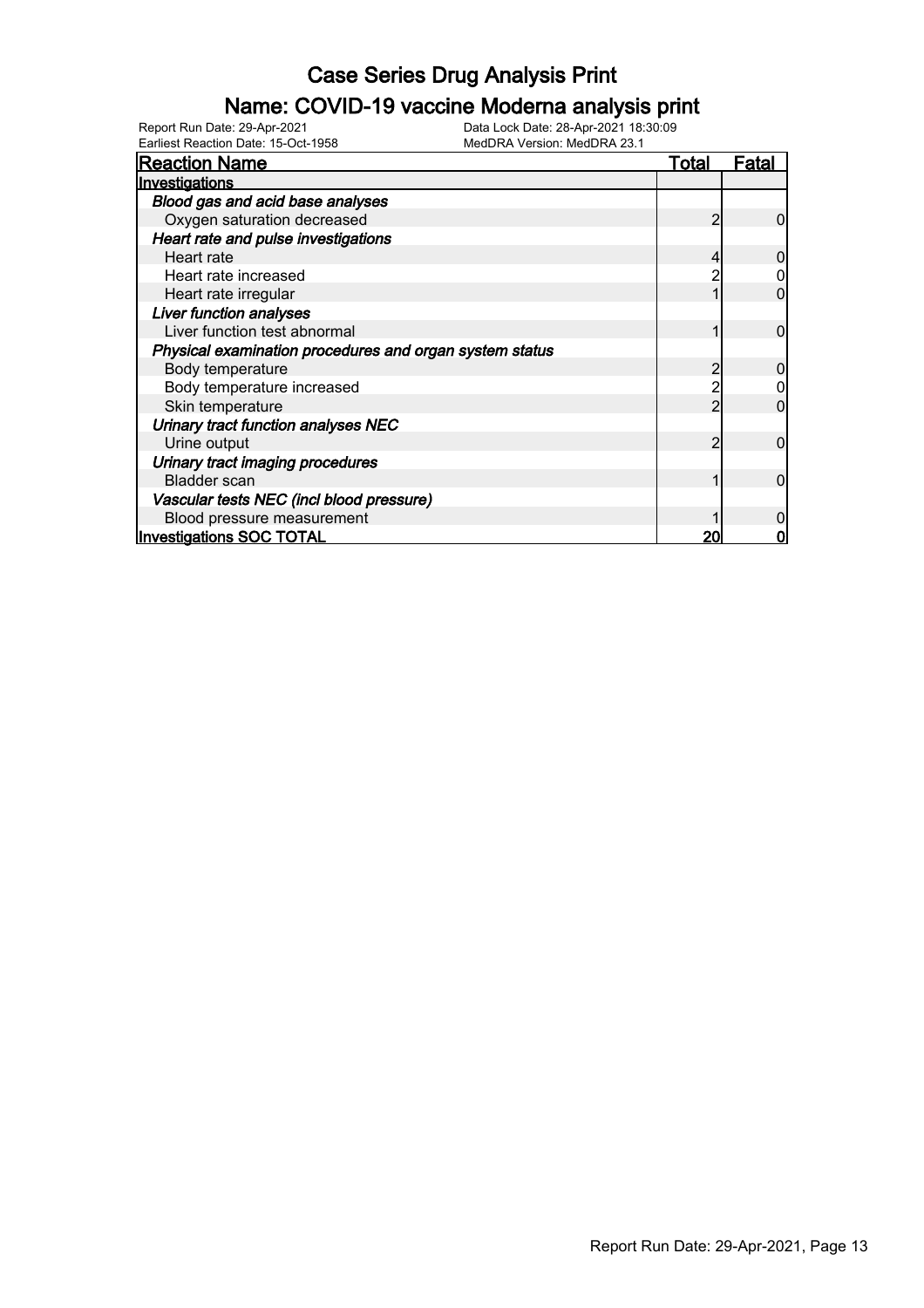#### Name: COVID-19 vaccine Moderna analysis print

Earliest Reaction Date: 15-Oct-1958 MedDRA Version: MedDRA 23.1

| <b>Reaction Name</b>                     | Total | Fatal |
|------------------------------------------|-------|-------|
| <b>Metabolic disorders</b>               |       |       |
| Appetite disorders                       |       |       |
| Decreased appetite                       |       |       |
| Disorders of purine metabolism           |       |       |
| Gout                                     |       |       |
| <b>Fluid intake increased</b>            |       |       |
| Polydipsia                               |       |       |
| <b>General nutritional disorders NEC</b> |       |       |
| Feeding disorder                         |       |       |
| <b>Hypoglycaemic conditions NEC</b>      |       |       |
| Hypoglycaemia                            |       |       |
| Total fluid volume decreased             |       |       |
| Dehydration                              |       |       |
| <b>Metabolic disorders SOC TOTAL</b>     |       |       |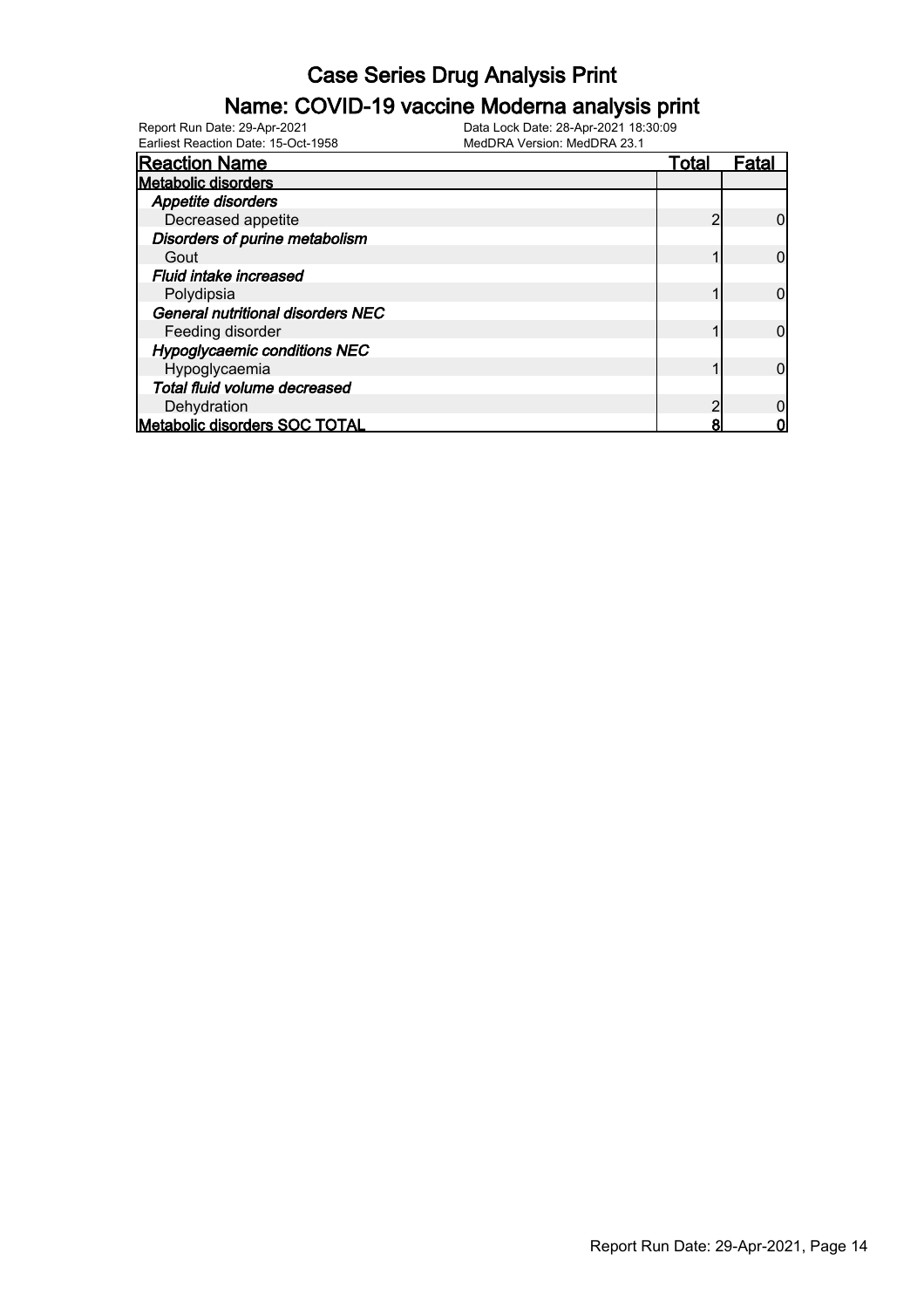#### Name: COVID-19 vaccine Moderna analysis print

| <b>Reaction Name</b>                                      | <u>Total</u>   | <b>Fatal</b>     |
|-----------------------------------------------------------|----------------|------------------|
| Muscle & tissue disorders                                 |                |                  |
| <b>Arthropathies NEC</b>                                  |                |                  |
| <b>Arthritis</b>                                          | 1              | $\overline{0}$   |
| Bone related signs and symptoms                           |                |                  |
| Bone pain                                                 | $\overline{c}$ | $\boldsymbol{0}$ |
| Pain in jaw                                               | $\overline{2}$ | $\boldsymbol{0}$ |
| Spinal pain                                               | $\overline{1}$ | $\overline{0}$   |
| Joint related disorders NEC                               |                |                  |
| Rotator cuff syndrome                                     | 1              | $\mathbf 0$      |
| Joint related signs and symptoms                          |                |                  |
| Arthralgia                                                | 39             | $\boldsymbol{0}$ |
| Joint stiffness                                           |                | 0                |
| Joint swelling                                            | $\overline{2}$ | $\mathbf 0$      |
| Muscle pains                                              |                |                  |
| Myalgia                                                   | 41             | $\mathbf 0$      |
| Muscle related signs and symptoms NEC                     |                |                  |
| Muscle haemorrhage                                        | 1              | $\mathbf 0$      |
| Muscle spasms                                             |                | $\mathbf 0$      |
| Muscle tightness                                          | $\overline{c}$ | $\overline{0}$   |
| Muscle twitching                                          | $\overline{2}$ | 0                |
| Muscle tone abnormalities                                 |                |                  |
| <b>Trismus</b>                                            | 1              | 0                |
| <b>Muscle weakness conditions</b>                         |                |                  |
| Muscular weakness                                         | 1              | $\mathbf 0$      |
| Musculoskeletal and connective tissue conditions NEC      |                |                  |
| Musculoskeletal stiffness                                 | 12             | $\boldsymbol{0}$ |
| Musculoskeletal and connective tissue pain and discomfort |                |                  |
| Back pain                                                 | 8              | 0                |
| Flank pain                                                | 1              | $\overline{0}$   |
| Limb discomfort                                           | 12             | $\mathbf 0$      |
| Musculoskeletal discomfort                                | 1              | $\overline{0}$   |
| Neck pain                                                 | 6              | $\mathbf 0$      |
| Pain in extremity                                         | 100            | $\overline{0}$   |
| Soft tissue disorders NEC                                 |                |                  |
| Axillary mass                                             |                | $\mathbf 0$      |
| Groin pain                                                |                | $\mathbf 0$      |
| <b>Tendon disorders</b>                                   |                |                  |
| Trigger finger                                            |                | $\mathbf 0$      |
| Muscle & tissue disorders SOC TOTAL                       | 248            | $\overline{0}$   |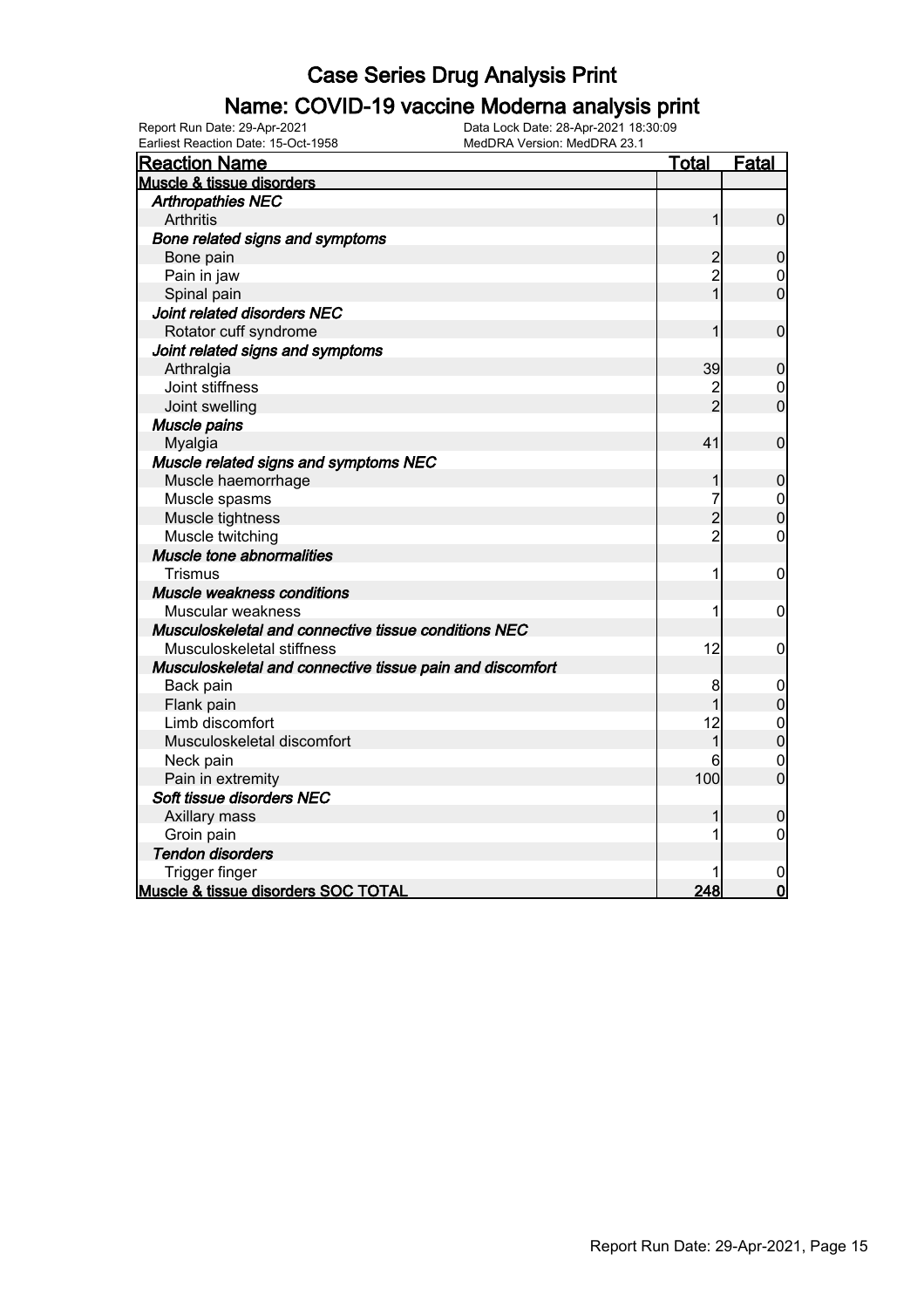| Report Run Date: 29-Apr-2021        | Data Lock Date: 28-Apr-2021 18:30:09 |       |       |
|-------------------------------------|--------------------------------------|-------|-------|
| Earliest Reaction Date: 15-Oct-1958 | MedDRA Version: MedDRA 23.1          |       |       |
| <b>Reaction Name</b>                |                                      | Total | Fatal |
| Neoplasms                           |                                      |       |       |
| Uterine neoplasms benign            |                                      |       |       |
| Uterine leiomyoma                   |                                      |       |       |
| Neoplasms SOC TOTAL                 |                                      |       | וח    |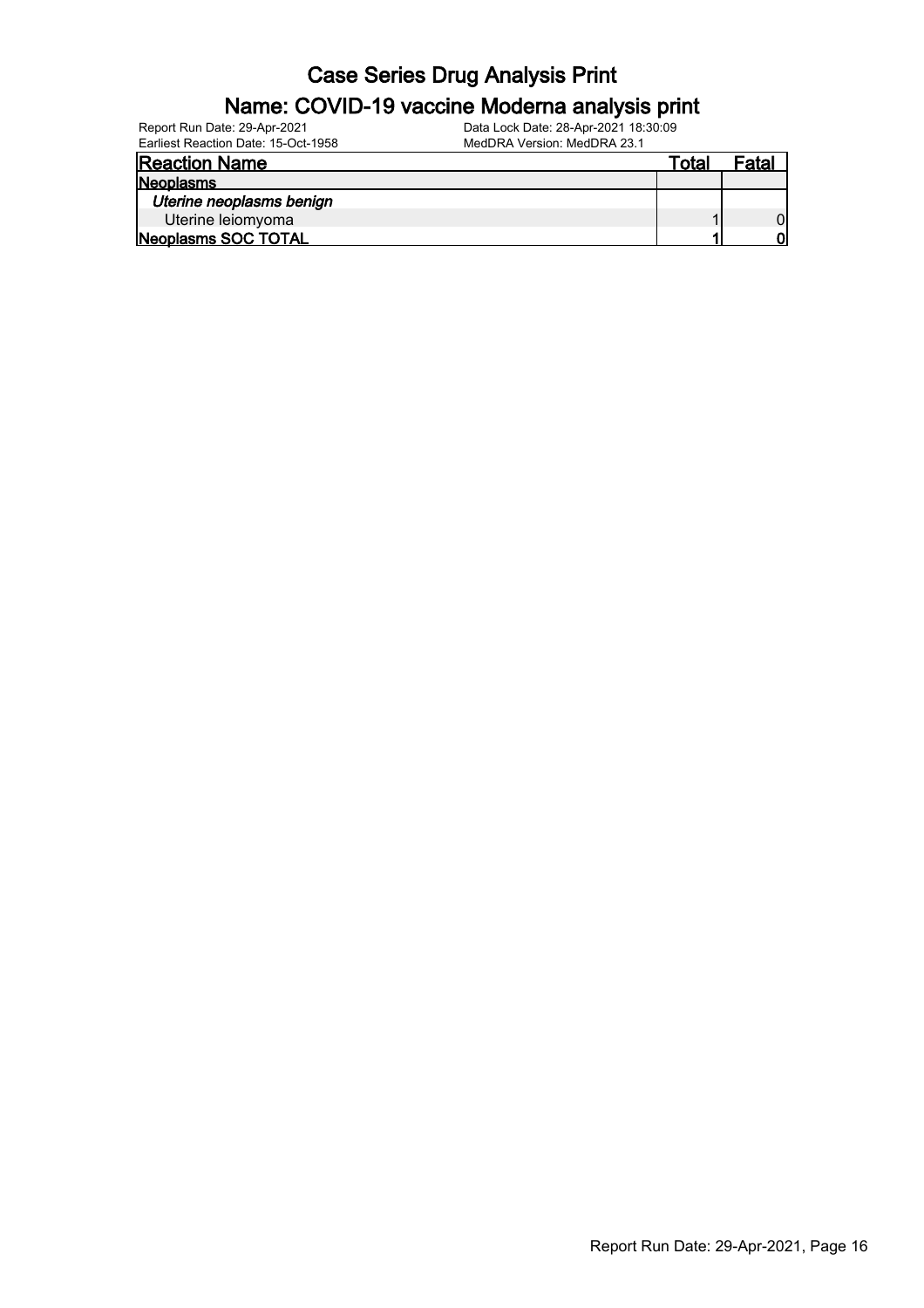#### Name: COVID-19 vaccine Moderna analysis print

| <b>Reaction Name</b>                                              | <u>Total</u>   | Fatal                           |
|-------------------------------------------------------------------|----------------|---------------------------------|
| Nervous system disorders                                          |                |                                 |
| Central nervous system haemorrhages and cerebrovascular accidents |                |                                 |
| Cerebral haemorrhage                                              | 1              |                                 |
| Subarachnoid haemorrhage                                          | 1              | $\overline{0}$                  |
| Disturbances in consciousness NEC                                 |                |                                 |
| Lethargy                                                          | 9              | $\mathbf 0$                     |
| Loss of consciousness                                             | 5              | $\mathbf 0$                     |
| Somnolence                                                        | 5              | $\mathbf 0$                     |
| Syncope                                                           | $\overline{7}$ | $\overline{0}$                  |
| Dyskinesias and movement disorders NEC                            |                |                                 |
| Movement disorder                                                 | 1              | $\mathbf 0$                     |
| <b>Facial cranial nerve disorders</b>                             |                |                                 |
| Facial paralysis                                                  | 1              | $\mathbf 0$                     |
| <b>Headaches NEC</b>                                              |                |                                 |
| Cluster headache                                                  | 1              | $\boldsymbol{0}$                |
| Headache                                                          | 115            | $\mathbf 0$                     |
| Sinus headache                                                    |                | $\mathbf 0$                     |
| <b>Tension headache</b>                                           |                | $\mathbf 0$                     |
| Mental impairment (excl dementia and memory loss)                 |                |                                 |
| Cognitive disorder                                                |                | $\mathbf 0$                     |
| Disturbance in attention                                          | 1              | $\mathbf 0$                     |
| Migraine headaches                                                |                |                                 |
| Migraine                                                          | 9              | $\mathbf 0$                     |
| <b>Neurological signs and symptoms NEC</b>                        |                |                                 |
| <b>Dizziness</b>                                                  | 62             | $\boldsymbol{0}$                |
| Dizziness postural                                                | 5              | $\mathbf 0$                     |
| Head discomfort                                                   | 1              | $\mathbf 0$                     |
| Neurological symptom                                              |                | $\mathbf 0$                     |
| Presyncope                                                        | $\frac{2}{3}$  | $\overline{0}$                  |
| <b>Olfactory nerve disorders</b>                                  |                |                                 |
| Parosmia                                                          | 2              | $\mathbf 0$                     |
| Paraesthesias and dysaesthesias                                   |                |                                 |
| <b>Burning sensation</b>                                          | 5              | $\boldsymbol{0}$                |
| Hyperaesthesia                                                    |                | $\boldsymbol{0}$                |
| Hypoaesthesia                                                     | 18             | $\overline{0}$                  |
| Paraesthesia                                                      | 25             | $\mathbf 0$                     |
| Paralysis and paresis (excl cranial nerve)                        |                |                                 |
| Paralysis                                                         | 1              | $\mathbf 0$                     |
| Seizures and seizure disorders NEC                                |                |                                 |
| Febrile convulsion                                                | 1              | $\mathbf 0$                     |
| Seizure                                                           | $\overline{2}$ | $\pmb{0}$                       |
| Status epilepticus                                                | 4              | $\mathbf 0$                     |
| <b>Sensory abnormalities NEC</b>                                  |                |                                 |
| Ageusia                                                           | 1              | $\mathbf 0$                     |
| Dysgeusia                                                         | 16             | $\pmb{0}$                       |
| Neuralgia                                                         | $\overline{c}$ |                                 |
| Post herpetic neuralgia                                           | $\overline{1}$ | $\boldsymbol{0}$<br>$\mathbf 0$ |
| Sensory disturbance                                               | 1              | $\mathbf 0$                     |
| Taste disorder                                                    | $\overline{3}$ | $\mathbf 0$                     |
| <b>Sleep disturbances NEC</b>                                     |                |                                 |
| Poor quality sleep                                                | $\overline{c}$ |                                 |
| Sleep deficit                                                     | 1              | $\boldsymbol{0}$                |
| Speech and language abnormalities                                 |                | $\boldsymbol{0}$                |
| Incoherent                                                        | 1              | $\bf{0}$                        |
|                                                                   |                |                                 |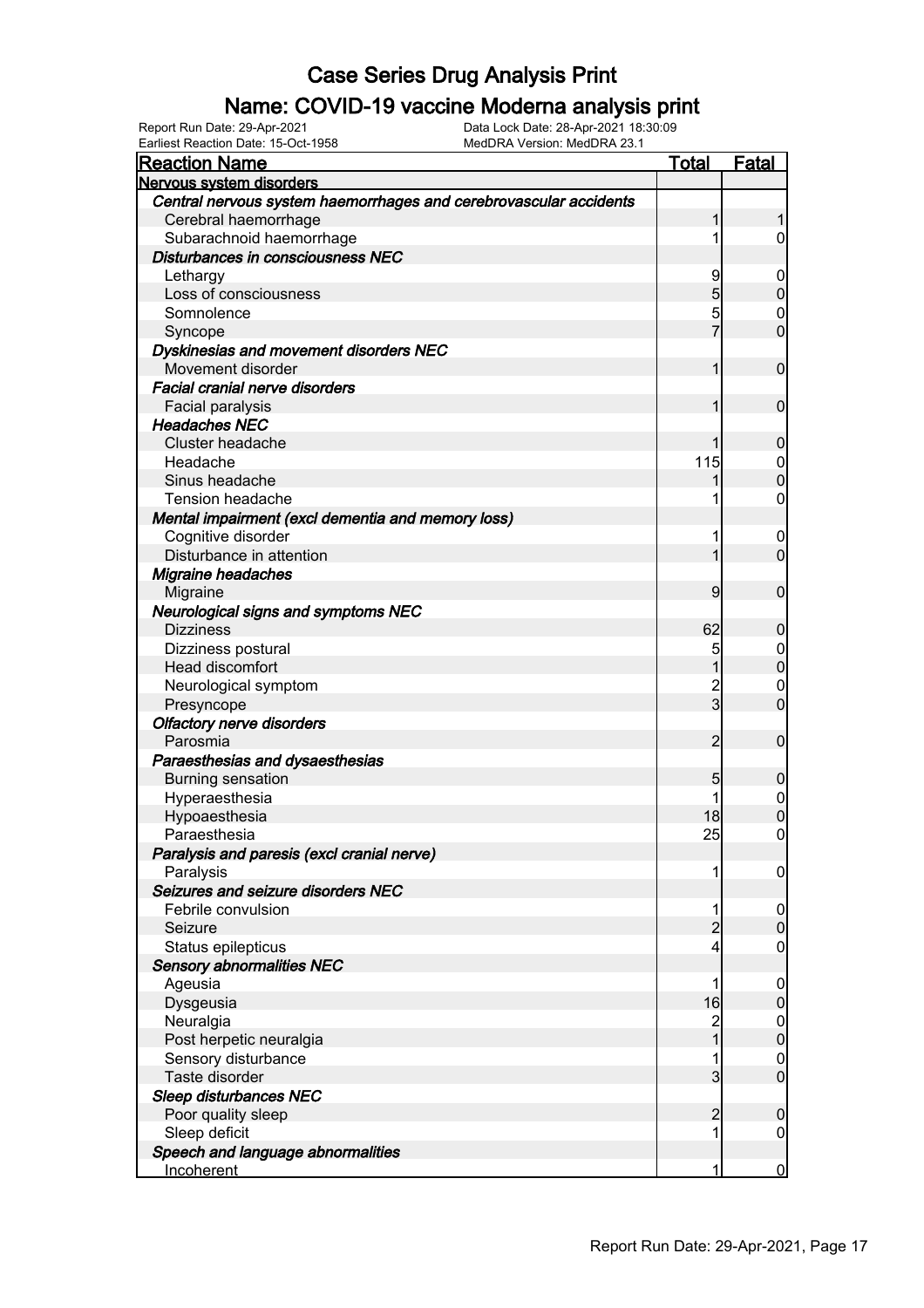| Report Run Date: 29-Apr-2021                       | Data Lock Date: 28-Apr-2021 18:30:09 |       |       |
|----------------------------------------------------|--------------------------------------|-------|-------|
| Earliest Reaction Date: 15-Oct-1958                | MedDRA Version: MedDRA 23.1          |       |       |
| <b>Reaction Name</b>                               |                                      | Total | Fatal |
| Nervous system disordersus system disorders cont'd |                                      |       |       |
| Slow speech                                        |                                      |       |       |
| Tremor (excl congenital)                           |                                      |       |       |
| Tremor                                             |                                      |       |       |
| Nervous system disorders SOC TOTAL                 |                                      | 327   |       |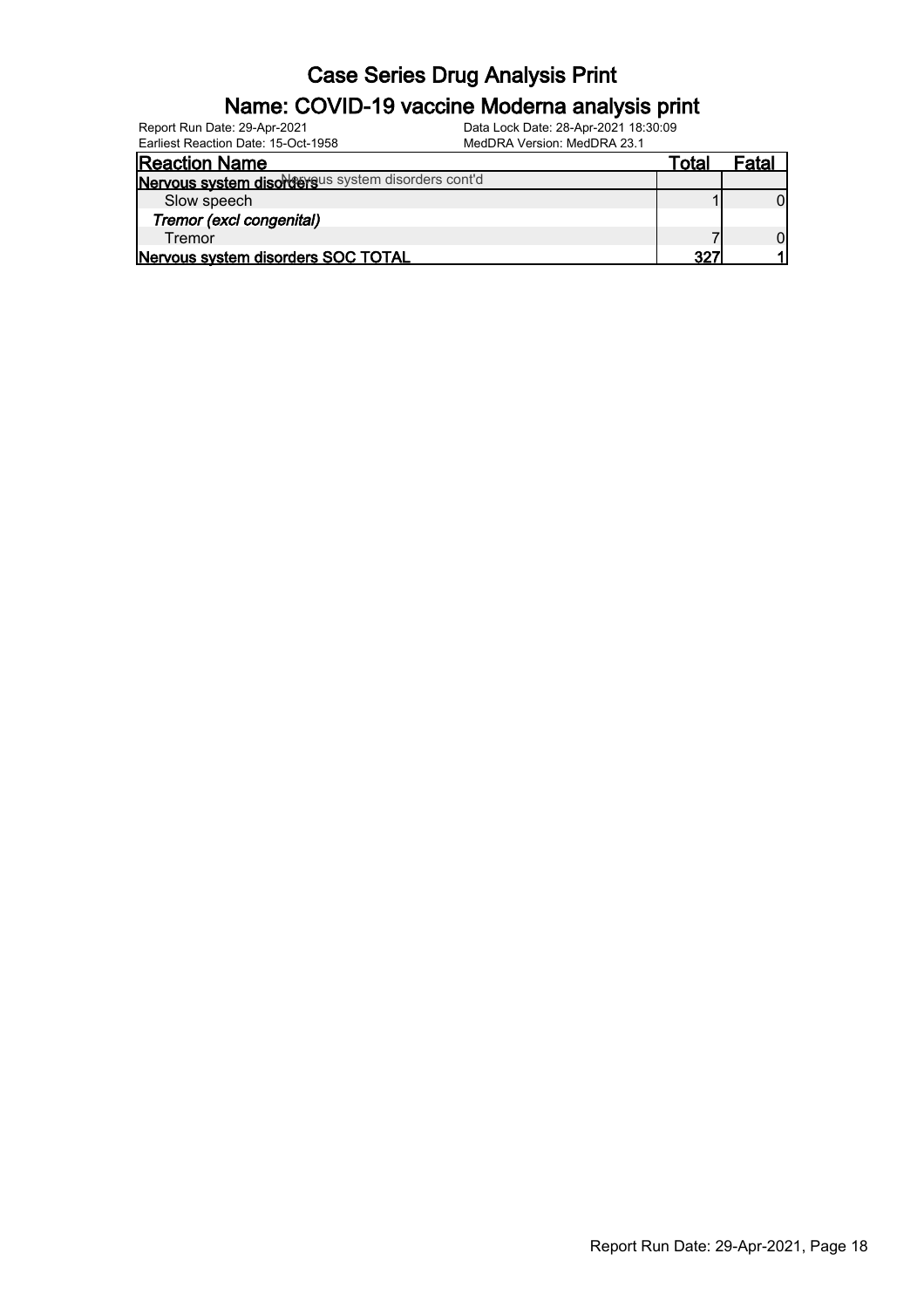#### Name: COVID-19 vaccine Moderna analysis print

| <b>Reaction Name</b>                             | <b>Total</b>   | <b>Fatal</b>   |
|--------------------------------------------------|----------------|----------------|
| <b>Psychiatric disorders</b>                     |                |                |
| <b>Anxiety symptoms</b>                          |                |                |
| Anxiety                                          | 3              | $\mathbf 0$    |
| Nervousness                                      | $\overline{2}$ | 0              |
| <b>Confusion and disorientation</b>              |                |                |
| Confusional state                                |                | 0              |
| <b>Disorientation</b>                            |                | $\Omega$       |
| Depressive disorders                             |                |                |
| Depression                                       | $\overline{2}$ | $\mathbf 0$    |
| Disturbances in initiating and maintaining sleep |                |                |
| Insomnia                                         | 2              | 0              |
| Terminal insomnia                                | $\overline{2}$ | 0              |
| <b>Emotional and mood disturbances NEC</b>       |                |                |
| <b>Emotional disorder</b>                        | 2              | 0              |
| <b>Emotional distress</b>                        |                | $\overline{0}$ |
| Hallucinations (excl sleep-related)              |                |                |
| <b>Hallucination</b>                             | 3              | $\mathbf 0$    |
| <b>Mental disorders NEC</b>                      |                |                |
| Mental disorder                                  | 1              | $\mathbf 0$    |
| Mood alterations with depressive symptoms        |                |                |
| Depressed mood                                   | 1              | $\mathbf 0$    |
| <b>Mood disorders NEC</b>                        |                |                |
| Apathy                                           |                | $\mathbf 0$    |
| Listless                                         |                | 0              |
| Panic attacks and disorders                      |                |                |
| Panic attack                                     |                | $\mathbf 0$    |
| Parasomnias                                      |                |                |
| Abnormal dreams                                  |                | 0              |
| Nightmare                                        |                | $\Omega$       |
| Suicidal and self-injurious behaviour            |                |                |
| Suicidal ideation                                |                | $\mathbf 0$    |
| Psychiatric disorders SOC TOTAL                  | 28             | 0              |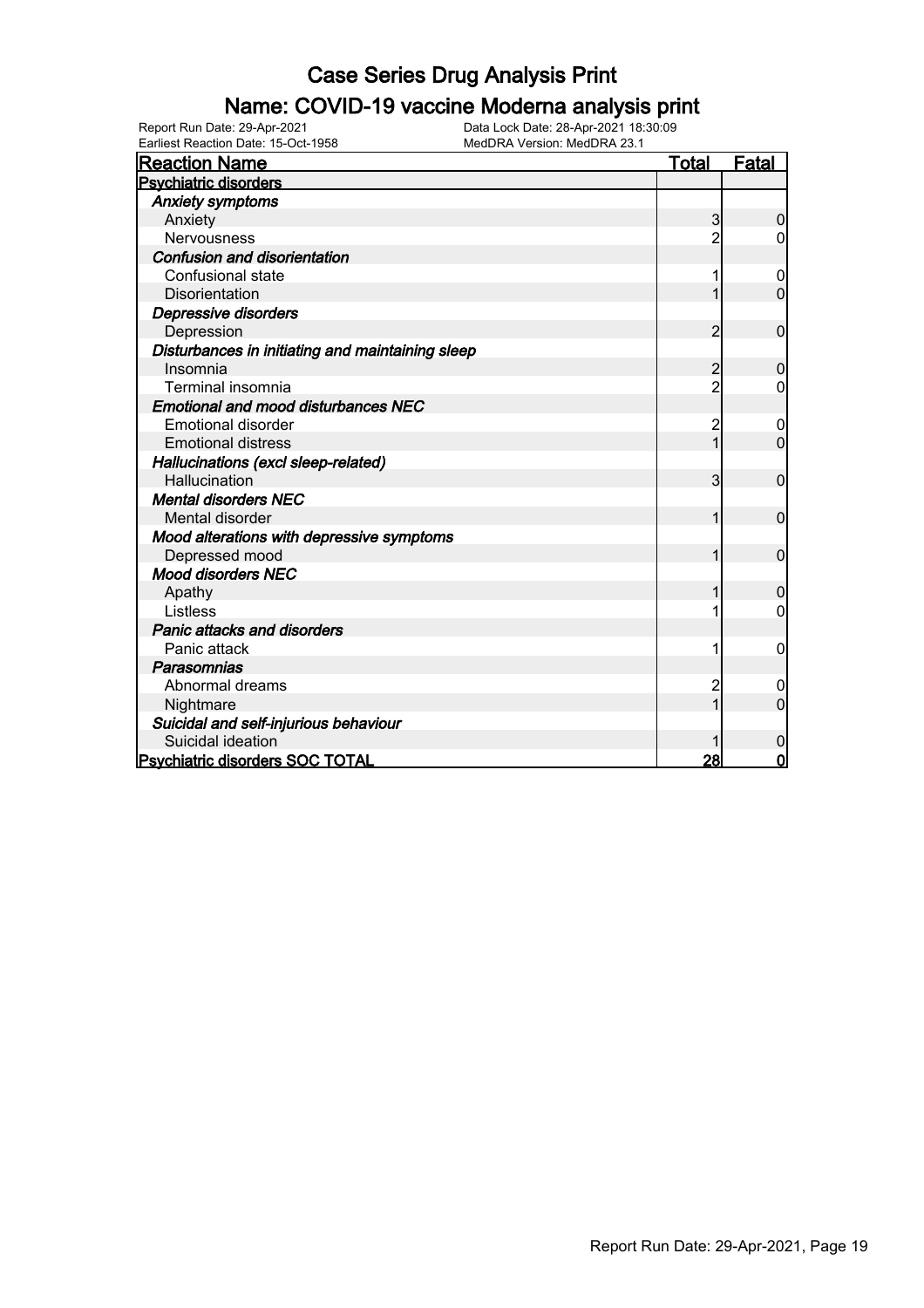#### Name: COVID-19 vaccine Moderna analysis print

| <b>Reaction Name</b>                 | Total | Fatal |
|--------------------------------------|-------|-------|
| Renal & urinary disorders            |       |       |
| <b>Bladder and urethral symptoms</b> |       |       |
| Dysuria                              |       |       |
| Pollakiuria                          |       |       |
| Urinary abnormalities                |       |       |
| Chromaturia                          |       |       |
| Urinary tract signs and symptoms NEC |       |       |
| Renal pain                           |       |       |
| Renal & urinary disorders SOC TOTAL  |       |       |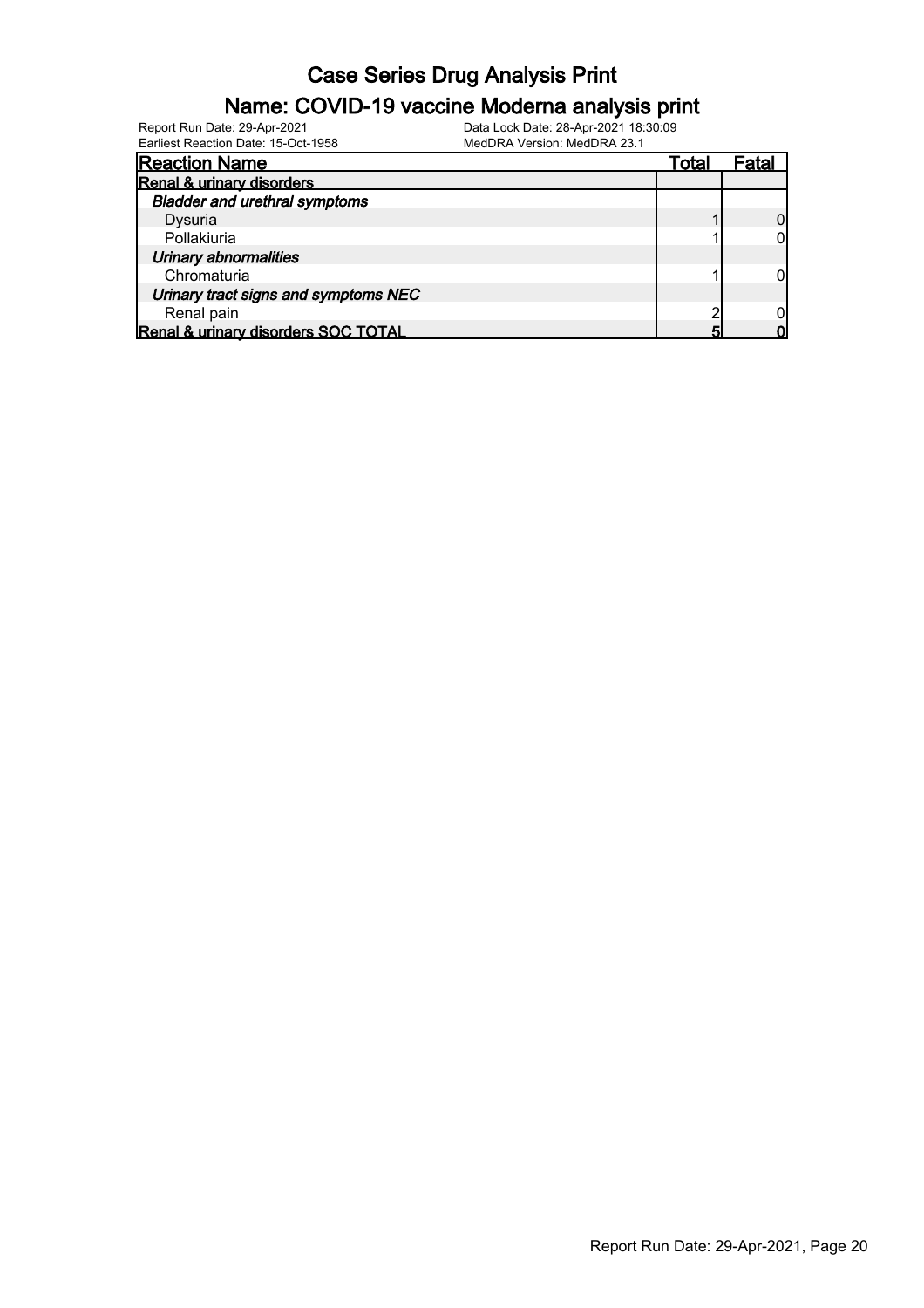#### Name: COVID-19 vaccine Moderna analysis print

| <b>Reaction Name</b>                                       | <u>Total</u> | <b>Fatal</b> |
|------------------------------------------------------------|--------------|--------------|
| Reproductive & breast disorders                            |              |              |
| <b>Breast signs and symptoms</b>                           |              |              |
| Breast pain                                                |              |              |
| <b>Menstruation and uterine bleeding NEC</b>               |              |              |
| Dysmenorrhoea                                              |              |              |
| Menstrual disorder                                         |              |              |
| Menstruation irregular                                     |              |              |
| Metrorrhagia                                               |              |              |
| <b>Menstruation with decreased bleeding</b>                |              |              |
| Hypomenorrhoea                                             |              |              |
| Prostate and seminal vesicles infections and inflammations |              |              |
| Prostatitis                                                |              | 0            |
| Prostatic signs, symptoms and disorders NEC                |              |              |
| Prostatic pain                                             |              | 0            |
| Reproductive tract signs and symptoms NEC                  |              |              |
| Pelvic pain                                                |              | ი            |
| <b>Vulvovaginal disorders NEC</b>                          |              |              |
| Vaginal haemorrhage                                        |              |              |
| Vulvovaginal signs and symptoms                            |              |              |
| Vulvovaginal discomfort                                    |              |              |
| Reproductive & breast disorders SOC TOTAL                  | 16           |              |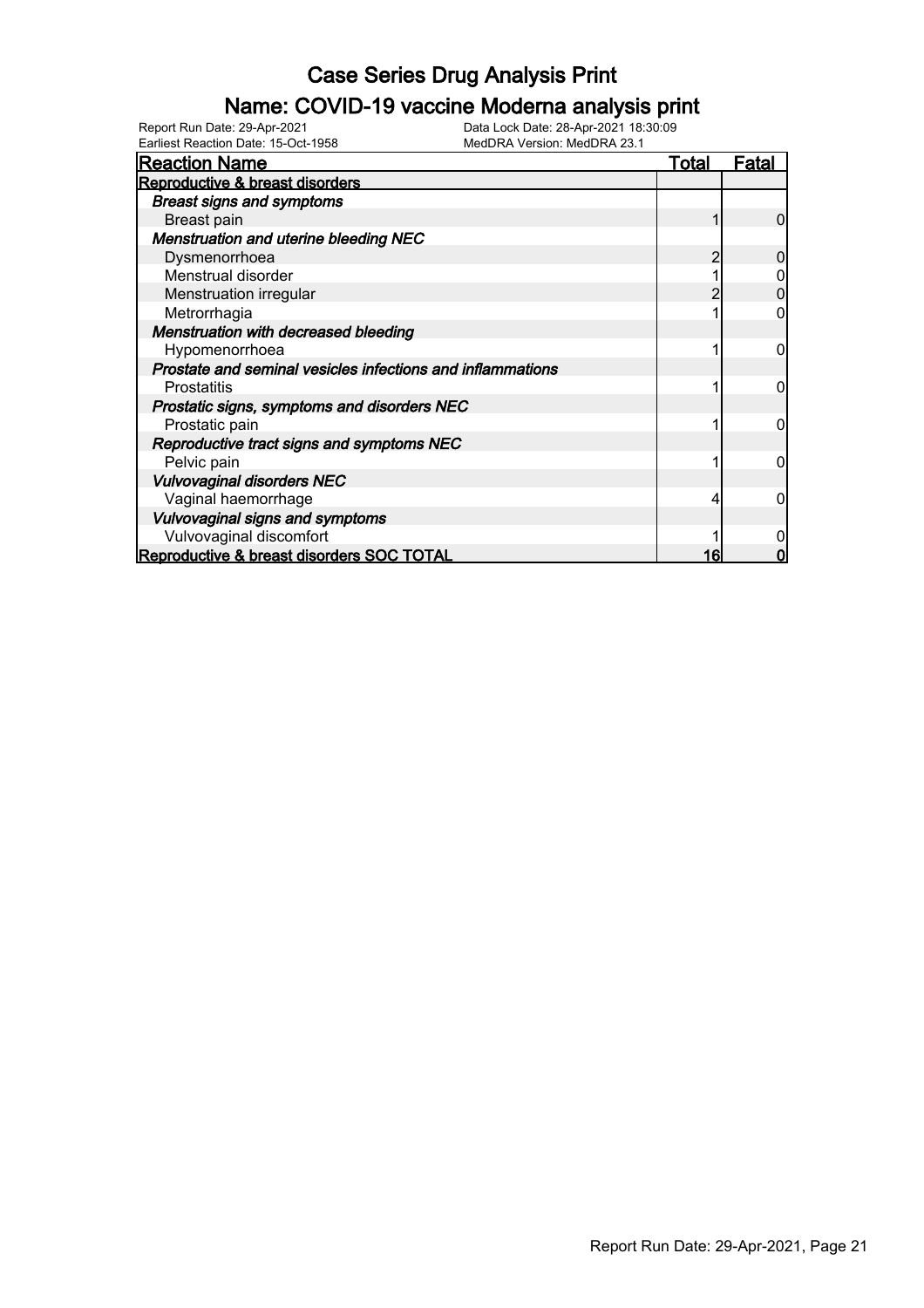#### Name: COVID-19 vaccine Moderna analysis print

| Earliest Reaction Date: 15-Oct-1958                       | MedDRA Version: MedDRA 23.1 |              |                |
|-----------------------------------------------------------|-----------------------------|--------------|----------------|
| <b>Reaction Name</b>                                      |                             | <u>Total</u> | <u>Fatal</u>   |
| <b>Respiratory disorders</b>                              |                             |              |                |
| <b>Breathing abnormalities</b>                            |                             |              |                |
| Dyspnoea                                                  |                             | 10           | $\overline{0}$ |
| Bronchospasm and obstruction                              |                             |              |                |
| Wheezing                                                  |                             | 2            | $\mathbf 0$    |
| Coughing and associated symptoms                          |                             |              |                |
| Cough                                                     |                             | 6            | $\mathbf 0$    |
| Lower respiratory tract signs and symptoms                |                             |              |                |
| Hiccups                                                   |                             | 2            | $\mathbf 0$    |
| Nasal congestion and inflammations                        |                             |              |                |
| Nasal congestion                                          |                             | 1            | $\mathbf 0$    |
| <b>Nasal disorders NEC</b>                                |                             |              |                |
| Epistaxis                                                 |                             | 7            | $\overline{0}$ |
| Nasal oedema                                              |                             |              | 0              |
| Paranasal sinus disorders (excl infections and neoplasms) |                             |              |                |
| Sinus congestion                                          |                             |              | 0              |
| Pharyngeal disorders (excl infections and neoplasms)      |                             |              |                |
| Pharyngeal paraesthesia                                   |                             |              | 0              |
| Pharyngeal swelling                                       |                             | 2            | $\mathbf{0}$   |
| Upper respiratory tract signs and symptoms                |                             |              |                |
| Nasal discomfort                                          |                             |              | 0              |
| Oropharyngeal pain                                        |                             | 12           |                |
| Rhinorrhoea                                               |                             | 4            | $\Omega$       |
| Sinus pain                                                |                             |              |                |
| <b>Throat irritation</b>                                  |                             | 4            | 0              |
| Throat tightness                                          |                             |              | 0              |
| <b>Respiratory disorders SOC TOTAL</b>                    |                             | 57           | $\overline{0}$ |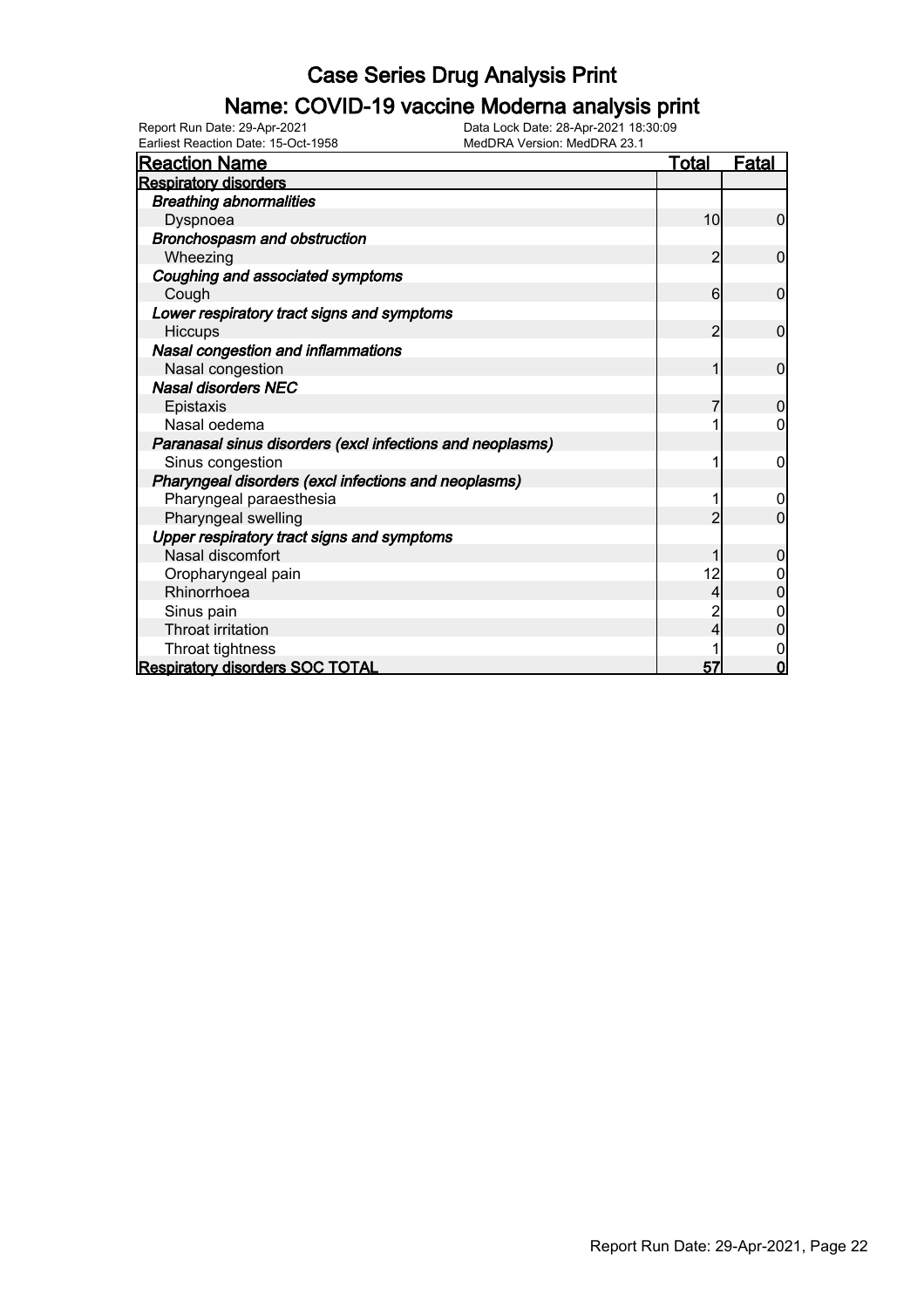#### Name: COVID-19 vaccine Moderna analysis print

| Earliest Reaction Date: 15-Oct-1958  | MedDRA Version: MedDRA 23.1 |                                      |
|--------------------------------------|-----------------------------|--------------------------------------|
| <b>Reaction Name</b>                 | <u>Total</u>                | <b>Fatal</b>                         |
| <b>Skin disorders</b>                |                             |                                      |
| Angioedemas                          |                             |                                      |
| Angioedema                           | 1                           | $\mathbf 0$                          |
| Apocrine and eccrine gland disorders |                             |                                      |
| Cold sweat                           | $\overline{c}$              | $\overline{0}$                       |
| Hyperhidrosis                        | 6                           | $\boldsymbol{0}$                     |
| <b>Miliaria</b>                      | $\overline{2}$              | $\overline{0}$                       |
| Night sweats                         | 1                           | $\overline{0}$                       |
| <b>Bullous conditions</b>            |                             |                                      |
| <b>Blister</b>                       | $\overline{c}$              | $\boldsymbol{0}$                     |
| Dermal and epidermal conditions NEC  |                             |                                      |
| Dry skin                             | 4                           | $\boldsymbol{0}$                     |
| Pain of skin                         | $\mathbf{1}$                | $\mathbf 0$                          |
| Papule                               |                             |                                      |
| Skin burning sensation               | $\frac{2}{5}$               | $\begin{matrix} 0 \\ 0 \end{matrix}$ |
| Skin induration                      | 1                           | $\mathbf{0}$                         |
| Skin reaction                        | 7                           | $\overline{0}$                       |
| Skin sensitisation                   | 1                           | $\mathbf 0$                          |
| Skin warm                            | 5                           | $\overline{0}$                       |
| Dermatitis and eczema                |                             |                                      |
| Dermatitis allergic                  | $6 \overline{}$             | $\boldsymbol{0}$                     |
| Dermatitis atopic                    | $\overline{c}$              | $\mathbf 0$                          |
| Eczema                               | 3                           | $\overline{0}$                       |
| Erythemas                            |                             |                                      |
| Erythema                             | 36                          | $\mathbf 0$                          |
| <b>Pruritus NEC</b>                  |                             |                                      |
| Pruritus                             | 110                         | $\mathbf 0$                          |
| Purpura and related conditions       |                             |                                      |
| Petechiae                            | 1                           | $\boldsymbol{0}$                     |
| Rashes, eruptions and exanthems NEC  |                             |                                      |
| <b>Butterfly rash</b>                | 1                           | $\pmb{0}$                            |
| Rash                                 | 74                          |                                      |
| Rash erythematous                    | 41                          | $\begin{matrix}0\\0\end{matrix}$     |
| Rash macular                         | 3                           |                                      |
| Rash papular                         | 6                           | $\begin{matrix}0\\0\end{matrix}$     |
| Rash pruritic                        | 19                          | $\overline{0}$                       |
| <b>Rosaceas</b>                      |                             |                                      |
| Rosacea                              | 1                           | $\mathbf 0$                          |
| <b>Urticarias</b>                    |                             |                                      |
| Urticaria                            | 14                          | $\mathbf 0$                          |
| <b>Skin disorders SOC TOTAL</b>      | 357                         | $\overline{0}$                       |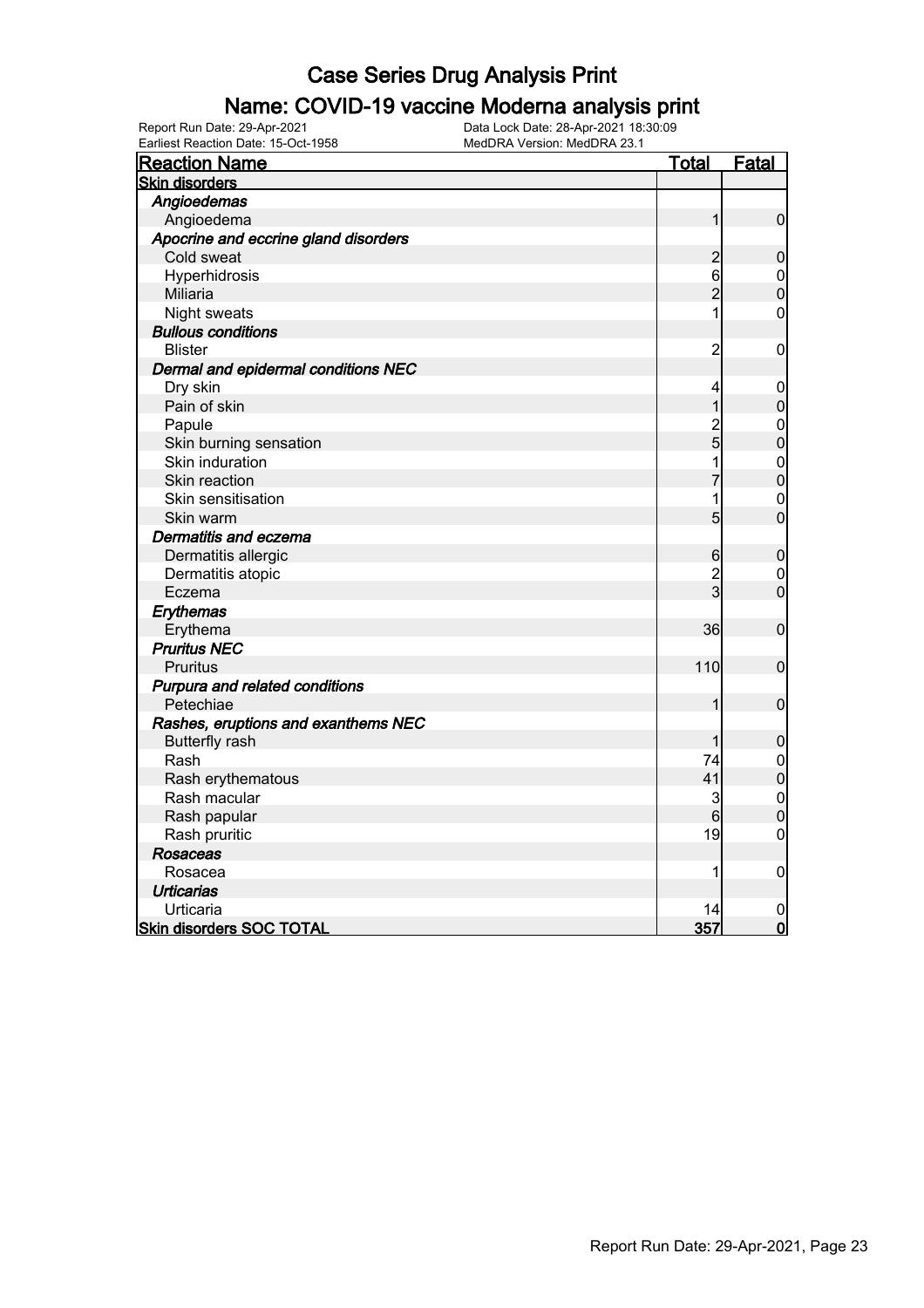| Report Run Date: 29-Apr-2021<br>Earliest Reaction Date: 15-Oct-1958 | Data Lock Date: 28-Apr-2021 18:30:09<br>MedDRA Version: MedDRA 23.1 |       |       |
|---------------------------------------------------------------------|---------------------------------------------------------------------|-------|-------|
| <b>Reaction Name</b>                                                |                                                                     | Total | Fatal |
| Social circumstances                                                |                                                                     |       |       |
| <b>Disability issues</b>                                            |                                                                     |       |       |
| Immobile                                                            |                                                                     |       |       |
| <b>Pregnancy related circumstances</b>                              |                                                                     |       |       |
| <b>Breast feeding</b>                                               |                                                                     |       |       |
| Social circumstances SOC TOTAL                                      |                                                                     |       |       |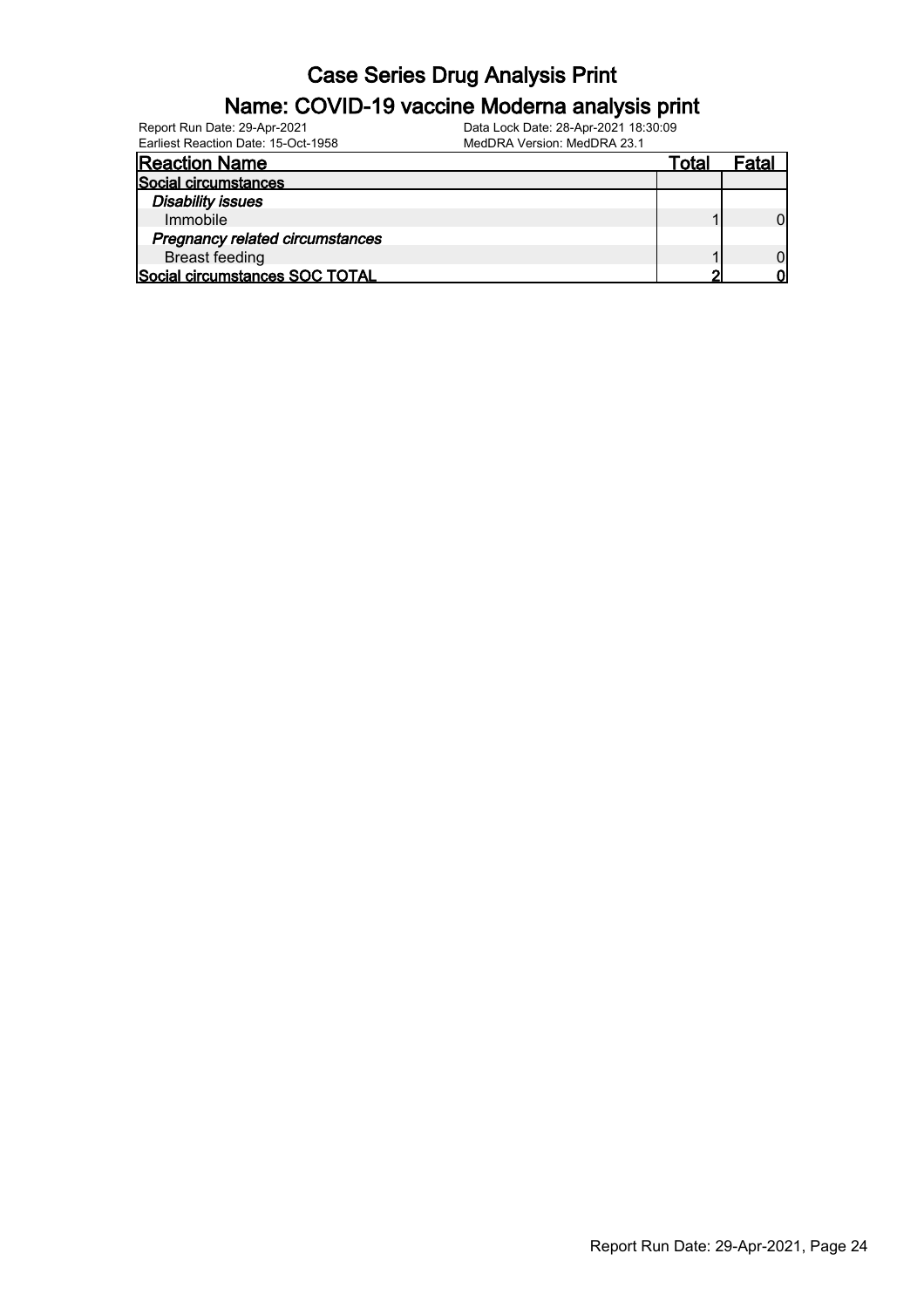| Report Run Date: 29-Apr-2021            | Data Lock Date: 28-Apr-2021 18:30:09 |       |       |
|-----------------------------------------|--------------------------------------|-------|-------|
| Earliest Reaction Date: 15-Oct-1958     | MedDRA Version: MedDRA 23.1          |       |       |
| <b>Reaction Name</b>                    |                                      | Total | Fatal |
| Surgical & medical procedures           |                                      |       |       |
| Analgesia supportive care               |                                      |       |       |
| Analgesic therapy                       |                                      |       |       |
| Surgical & medical procedures SOC TOTAL |                                      |       | Λl    |